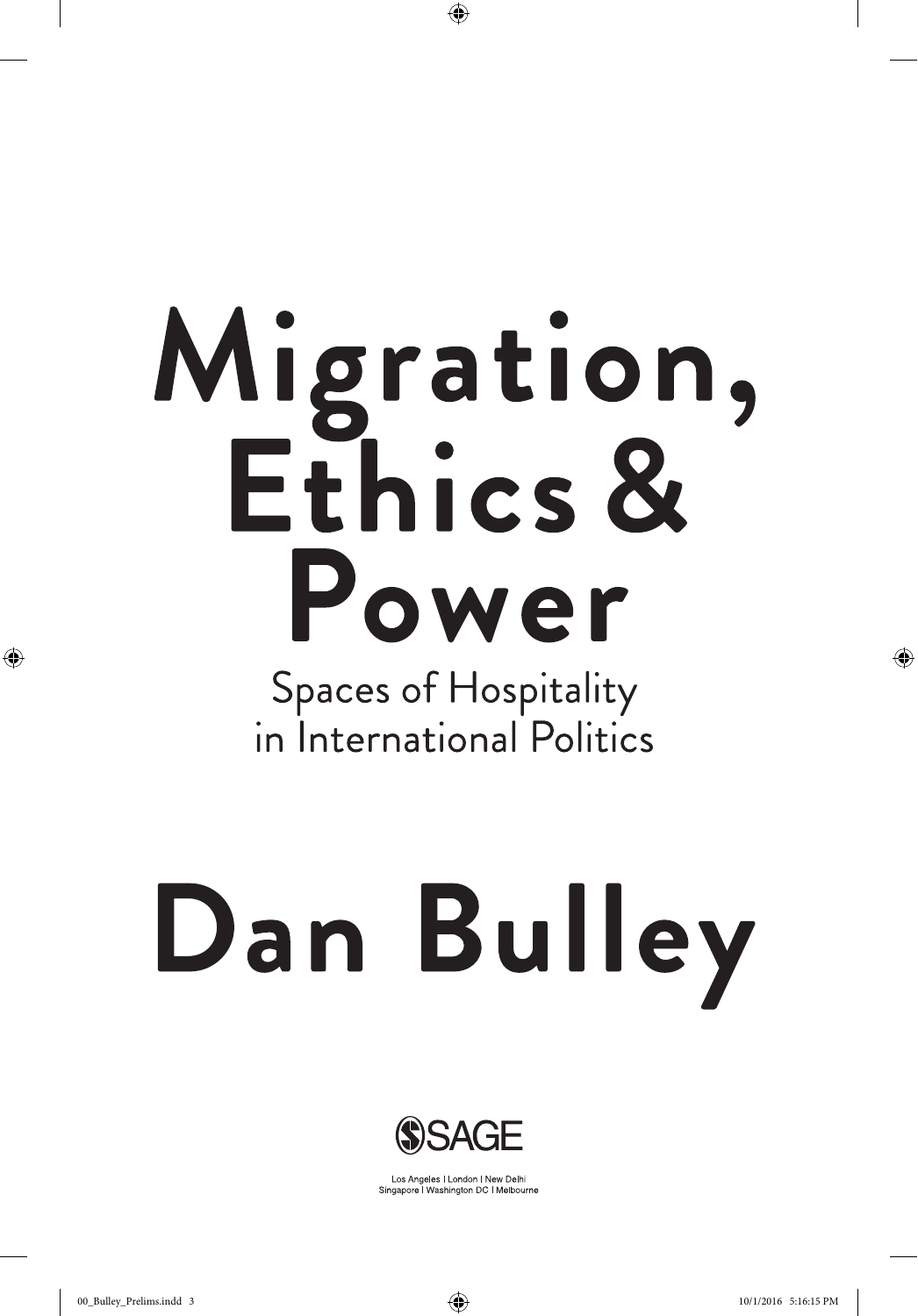

Los Angeles | London | New Delhi Singapore | Washington DC | Melbourne

SAGE Publications Ltd 1 Oliver's Yard 55 City Road London EC1Y 1SP

SAGE Publications Inc. 2455 Teller Road Thousand Oaks, California 91320

SAGE Publications India Pvt Ltd B 1/I 1 Mohan Cooperative Industrial Area Mathura Road New Delhi 110 044

SAGE Publications Asia-Pacific Pte Ltd 3 Church Street #10-04 Samsung Hub Singapore 049483

Editor: Robert Rojek

◈

Dan Bulley 2017

⊕

First published 2017

Apart from any fair dealing for the purposes of research or private study, or criticism or review, as permitted under the Copyright, Designs and Patents Act, 1988, this publication may be reproduced, stored or transmitted in any form, or by any means, only with the prior permission in writing of the publishers, or in the case of reprographic reproduction, in accordance with the terms of licences issued by the Copyright Licensing Agency. Enquiries concerning reproduction outside those terms should be sent to the publishers.

### **Library of Congress Control Number: 2016938531**

**British Library Cataloguing in Publication data**

A catalogue record for this book is available from the British Library

ISBN 978-1-4739-8502-5 ISBN 978-1-4739-8503-2 (pbk)

At SAGE we take sustainability seriously. Most of our products are printed in the UK using FSC papers and boards. When we print overseas we ensure sustainable papers are used as measured by the PREPS grading system. We undertake an annual audit to monitor our sustainability.

Production editor: Katherine Haw Copyeditor: Solveig Gardner Servian Proofreader: Neil Dowden Indexer: Silvia Benvenuto Marketing manager: Sally Ransom Cover design: Wendy Scott Typeset by: C&M Digitals (P) Ltd, Chennai, India Printed and bound by CPI Group (UK) Ltd, Croydon, CR0 4YY

Editorial assistant: Matthew Oldfield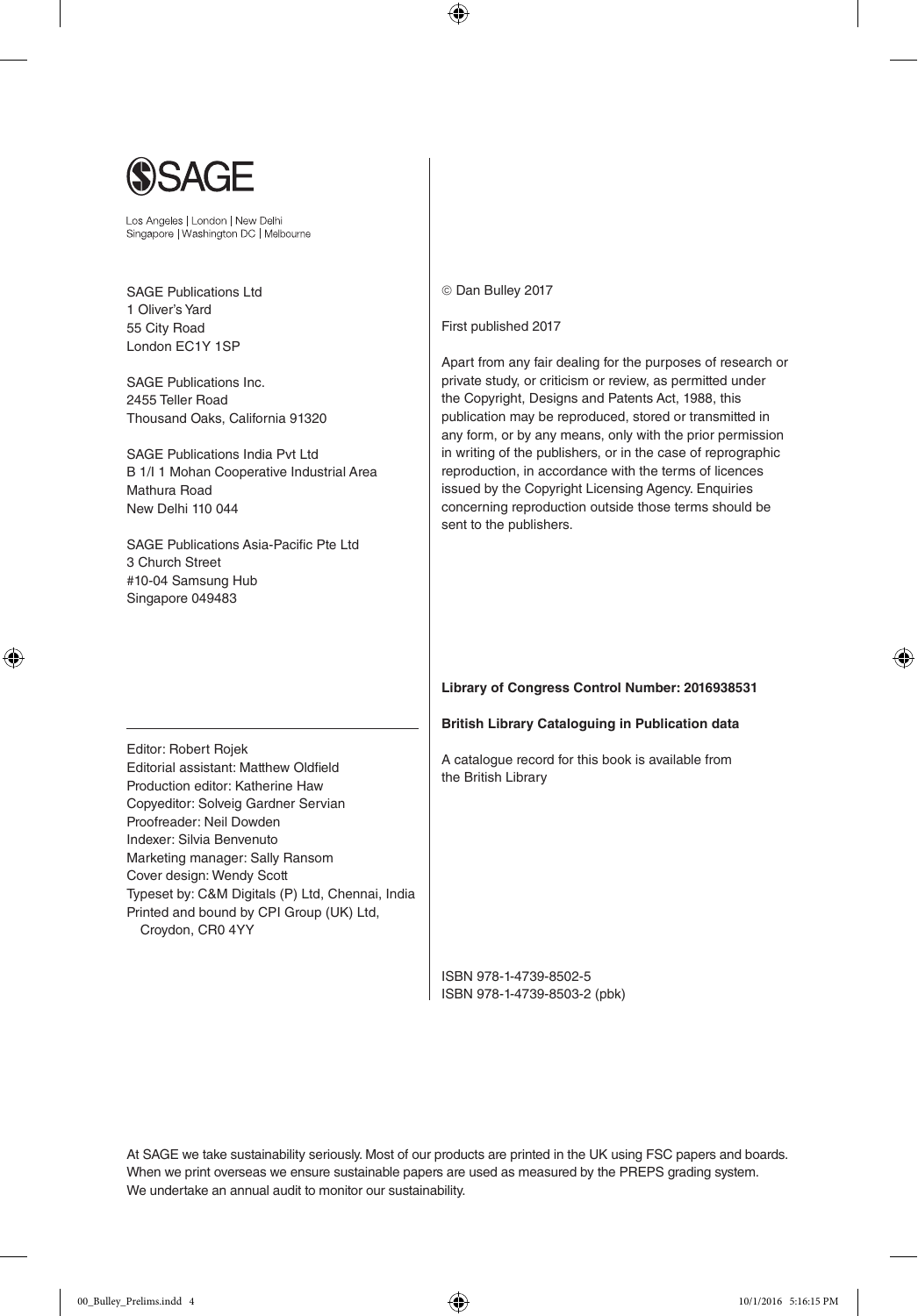5

⊕

# (Auto)Immunising Hospitality: EUrope

EUrope's hospitality is in crisis.<sup>1</sup> Over 600,000 refugees arrived in Europe via the Mediterranean Sea alone in 2015, with over 3,000 dead or missing.<sup>2</sup> Nearly half of these people are thought to be from Syria, with many fleeing from Afghanistan, Iraq, Eritrea and elsewhere (IOM, 2015). The scale of arrivals, and EUrope's inability to welcome them in a coordinated manner, have led to characterisations of a 'migrant crisis' (BBC, 2015b), a 'refugee crisis' (*Guardian*, 2015a) or a 'border crisis' (Vaughan-Williams, 2015) for the continent (Europe) and its institutions (the EU). EUrope's response has been marked by in-fighting and the closing of national borders, all of which is jeopardising long-term EUropean solidarity. Jean-Claude Juncker, President of the European Commission, has been withering in his criticisms of member states' hostility to refugees, characterising it as un-European (Juncker, 2015a, 2015b).

Perhaps surprisingly given these events, the metaphor of Europe as a home with the necessity of welcoming the outside world is common in EUropean discourse. The EU is also used to being identified with, and speaking selfconfidently of, its norms, values and ethics (Manners, 2002, 2008; Lucarelli and Manners, 2006; Williams, 2010), which are expressed through its hospitality (Bulley, 2009). Over recent decades EUrope has developed a highly conditional and bureaucratised practice of welcoming particular types of preidentified subjects: states that have a 'European perspective' or 'vocation' (Rehn, 2005e, 2006d, 2009b; European Commission, 2008a; Füle, 2010b; Hahn, 2015). Such hospitality is considered not only the most successful of EUrope's foreign and security policies, but also the very epitome of its ethical vocation – an expression of its ethos as a community of values. But individuals and communities not organised as recognisable states (such as refugees and migrants), or having no 'European perspective' (such as Morocco and Ukraine),

⊕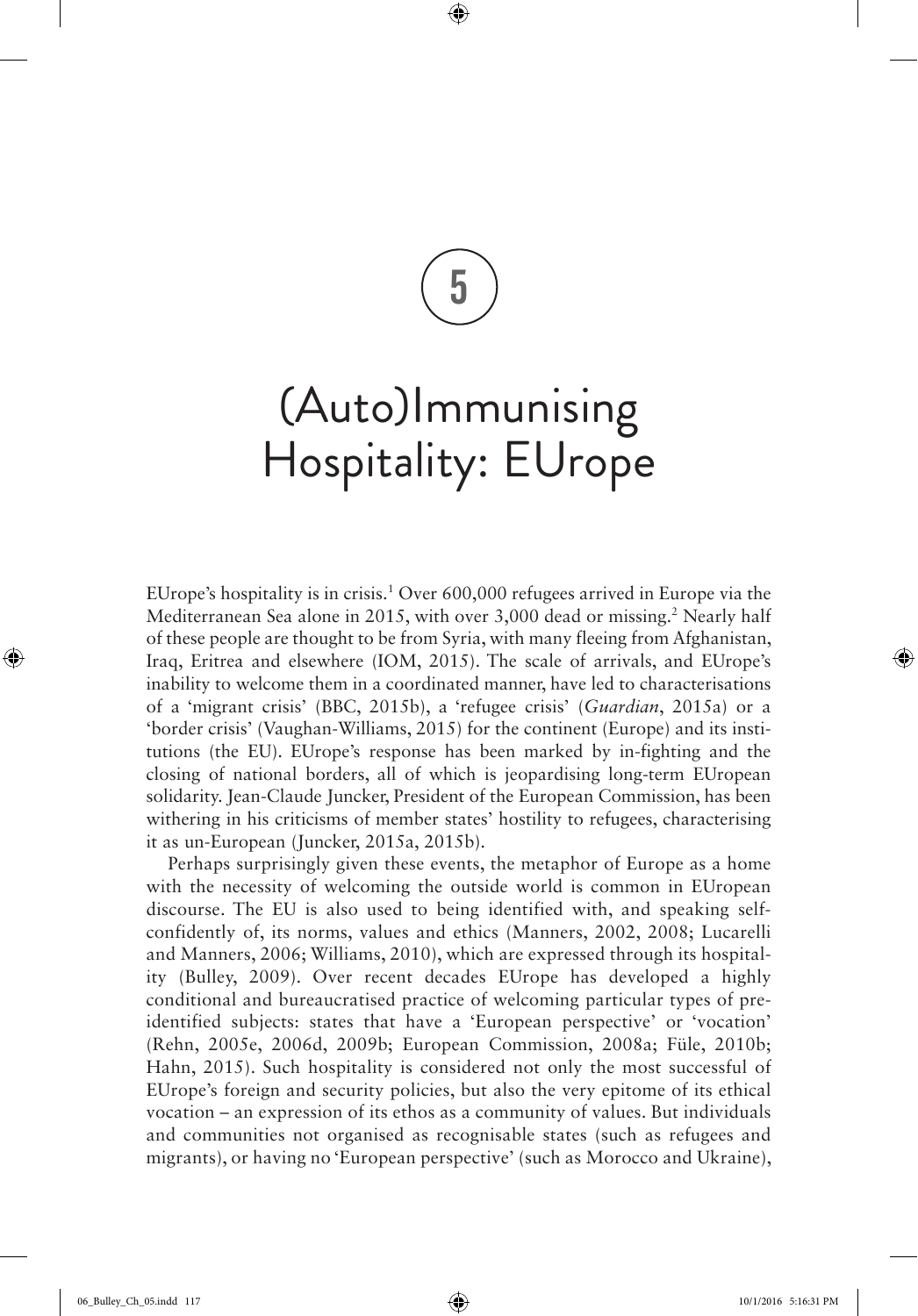are rarely welcome. The multifaceted nature of EUrope's hospitality is thus starkly revealed in the current crisis, especially when read in conjunction with EUrope's continued enlargement.

My central argument in this chapter is that EUrope's hospitality operates as an immune system which both produces and *protects* the space and ethos of a EUropean communal home against the dangers of instability coming from outside. Immunisation, according to Roberto Esposito, is always a 'protective response in the face of risk' and is intimately related to community through the shared etymology of *immunitas* and *communitas* in *munus –* the law of reciprocal exchange (2011: 1–7). Because of its immunising logic, EUrope's hospitality works differently to the other spaces examined in this book, operating in liminal spaces neither fully inside nor outside its 'home'. However, because EUrope's ethos is constituted by antimony and ambivalence, the hospitality which guards it ends up also attacking it, revealing an irreducible *auto*immunity. Autoimmunity describes the 'strange illogical logic by which a living being can spontaneously destroy, in an autonomous fashion, the very thing within it that is supposed to protect it against the other, to immunize it against the aggressive intrusion of the other' (Derrida, 2005b: 123). Thus what we see in EUrope's autoimmunising hospitality is that the home both protects and attacks itself; indeed, that it attacks itself through that very protection.

I explore the tensions of this hospitality through EUrope's interpretation of itself and the practices of welcoming and excluding expressed in treaties, policies, Commission and European Council Presidency communications and Commissioner speeches. The chapter proceeds by first considering EUrope as a post-sovereign, shifting space, whose indefinite ethos and values necessitate an open, if immunising, welcome to the outside world. The second section outlines how EUrope's hospitality has played out through its 'Enlargement' policy, welcoming states that can demonstrate their belonging within the EUropean home. EUrope makes use of the 'road' towards its door as a way of immunising itself against difference, transforming the other into the self *before*  entry is permitted. Though seemingly generous, the power relations of this heavily conditioned welcome illustrate how it aims to inoculate EUrope from the threat of instability. The third section focuses on EUrope's immigration and asylum policies which create EUrope as a 'space of protection' via a form of humanitarian government. The vast majority of this protection is, however, offered outside the home. Protection is provided in spaces that are *becoming-*EUropean, through Regional Protection Programmes that raise standards in surrounding countries while guarding EUrope from being overrun by potentially threatening refugees. The final section concentrates on how these immunising practices are being resisted *from within.* The ethos of EUrope turns on itself, its contradictory logics deepening the current crisis, making it one of autoimmunity.

◈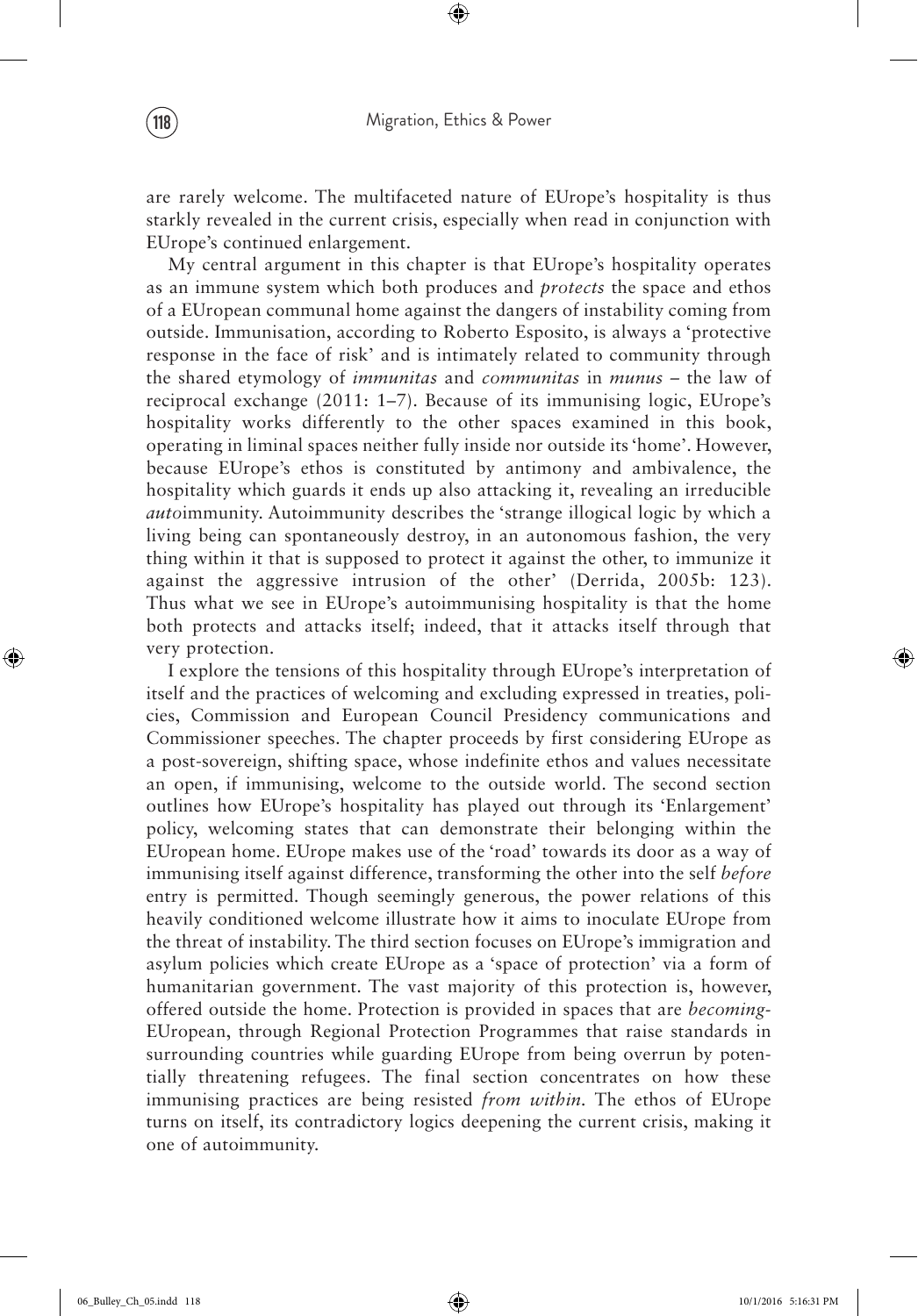# EUrope as Space, Host and Ethos

Drawing on Europe's origin myths, Zygmunt Bauman (2004: 2) discerns a 'common thread': 'Europe is a mission – something to be made, created, built.' This idea of Europe as unfinished reveals the instability and ambiguity at its heart, that there is no blueprint or road map, no clear sense of what Europe is or will become. Such indiscernibility has prompted a plethora of analyses of the idea of Europe (Derrida, 1992b; Delanty, 1995; Heffernan, 2000; Christiansen et al., 2001; Amin, 2004; Zielonka, 2006; Habermas, 2009; Steiner, 2015). When we refer to 'Europe' it is not clear whether we are talking about a geographical territory, an institutional actor, an idea, concept or essence (Bauman, 2004: 6). I have argued in this book that hospitality is a spatial relation with affective dimensions, demanding a space that can be both closed and opened by a host, and an ethos which helps define belonging and non-belonging within this space. The two elements of space and affective belonging are closely intertwined and deeply vexed in the production of EUrope.

# EUropean Space

◈

The European integration project has always had the 'reconfiguration of political space' at its heart (Bialasiewicz et al., 2005: 333). The problem is the frequency with which this space is reconfigured and the many forms it takes. While EUrope's understandings of itself as a 'home', 'family' and 'community' are relatively consistent, with the area to its south and east officially termed its 'neighbourhood', the boundaries of this space are not finally determined. When the EU's representatives refer to 'Europe', they could be talking about the EU's 28 member states; those 19 states that make up the Eurozone; those 22 EU and 4 non-EU states that make up the 'borderless' Schengen Area; or even the 32 states involved in coordinating spatial planning in the EU through the European Spatial Planning Observation Network (ESPON).3

The first, seemingly simple option is not clear-cut. The outer boundaries of the EU keep changing as new members join, Croatia most recently in 2013, while the Treaty of Lisbon opens up the possibility of a member's withdrawal.4 Meanwhile, the EU's regional policy, building 'macro-regions' such as the 'Mediterranean' which encompass parts of the EU *and* its neighbourhood, has blurred 'hard' boundaries between inside and outside (Jones, 2011; Bialasiewicz et al., 2012). EU borders have not only blurred, they have been exported, off-shored and projected way beyond the threshold of 'Europe'. Over the last decade, the EU's management of migration, particularly through the operations of its border agency, Frontex, has been operating in Africa and

06\_Bulley\_Ch\_05.indd 119 10/1/2016 5:16:31 PM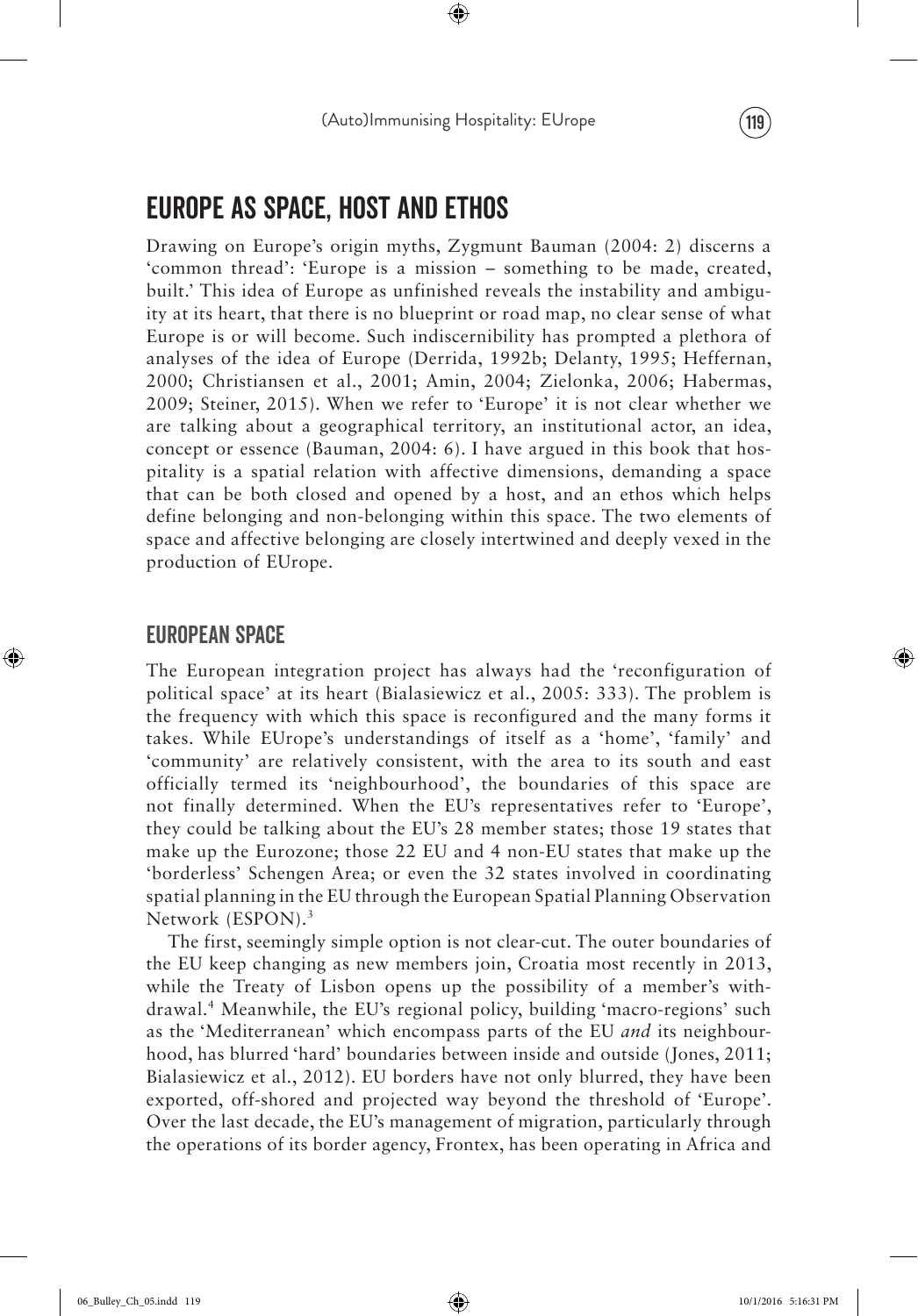the Middle East to deter and confine would-be migrants (Bialasiewicz, 2012; Vaughan-Williams, 2015). This is why I refer to 'EUrope', rather than the 'EU' or 'Europe', as this better captures the ambivalent relation between the geography of the space and its fluctuating institutional configurations (Clark and Jones, 2008; Bialasiewicz, 2011; Bialasiewicz et al., 2012; Vaughan-Williams, 2015).

The possible cartographic representations of these reconfigurations of EUropean space are legion. Perhaps most interesting is ESPON's vision for the territory in 2050 (see Figure 5.1), described as an 'open and polycentric Europe', 'cosmopolitan', 'connected' and welcoming to 'the rest of the world' (ESPON, 2013: 12). This representation includes no borders in order to indicate that current constraints on 'territorial development and government have disappeared, and the European Union remains open to internal and external enlargement processes' (ibid.: 20). EUrope therefore spills out, predominantly eastward into Russia and Central Asia, but also into North Africa and the Atlantic. Nonetheless, the various travel, energy and business relations represented by the different coloured lines are much denser within the current EUropean home. This map obviously misses out crucial elements of EUropean space and yet, as with the 'Key Diagram' of London (Figure 3.1), it shows that EUrope, like the global city, leaks at its edges and contains no vision of its final determination. Such territorial elusiveness produced political and conceptual confusion in the negotiations of the Constitutional and Lisbon Treaties, caused by 'the lack of a clear and direct correspondence between sovereignty, identity and territory. Europe's "undefinability" … was interpreted as *inexistence* or, at best, lack of *purposeful existence'* (Bialasiewicz, 2008: 72).

EUrope negotiates this impasse precisely through the entanglement of space and ethos, territory and values. It has consistently over the last 15 years interpreted itself to the world as a space of *values*. These values define EUrope's way of being and belonging, its ethos. This was very much evident from 1999 to 2004, with EUrope united on the basis of shared 'ethical and political values' (Prodi, 2000a; see Bulley, 2009). But it has been sustained more recently with Olli Rehn, Commissioner for Enlargement from 2004–2010, and his successor Štefan Füle:

I am often asked where Europe's borders lie. My answer is that the map of Europe is defined in the mind, not just on the ground. Geography sets the frame, but fundamentally it is values that set the borders of Europe. Enlargement is a matter of extending the zone of European values. (Rehn, 2005a)

Thus, EUrope is 'above all a community built on a set of principles and a set of values' (Solana, 2000a), a 'common home of shared values' (Füle, 2010d).

◈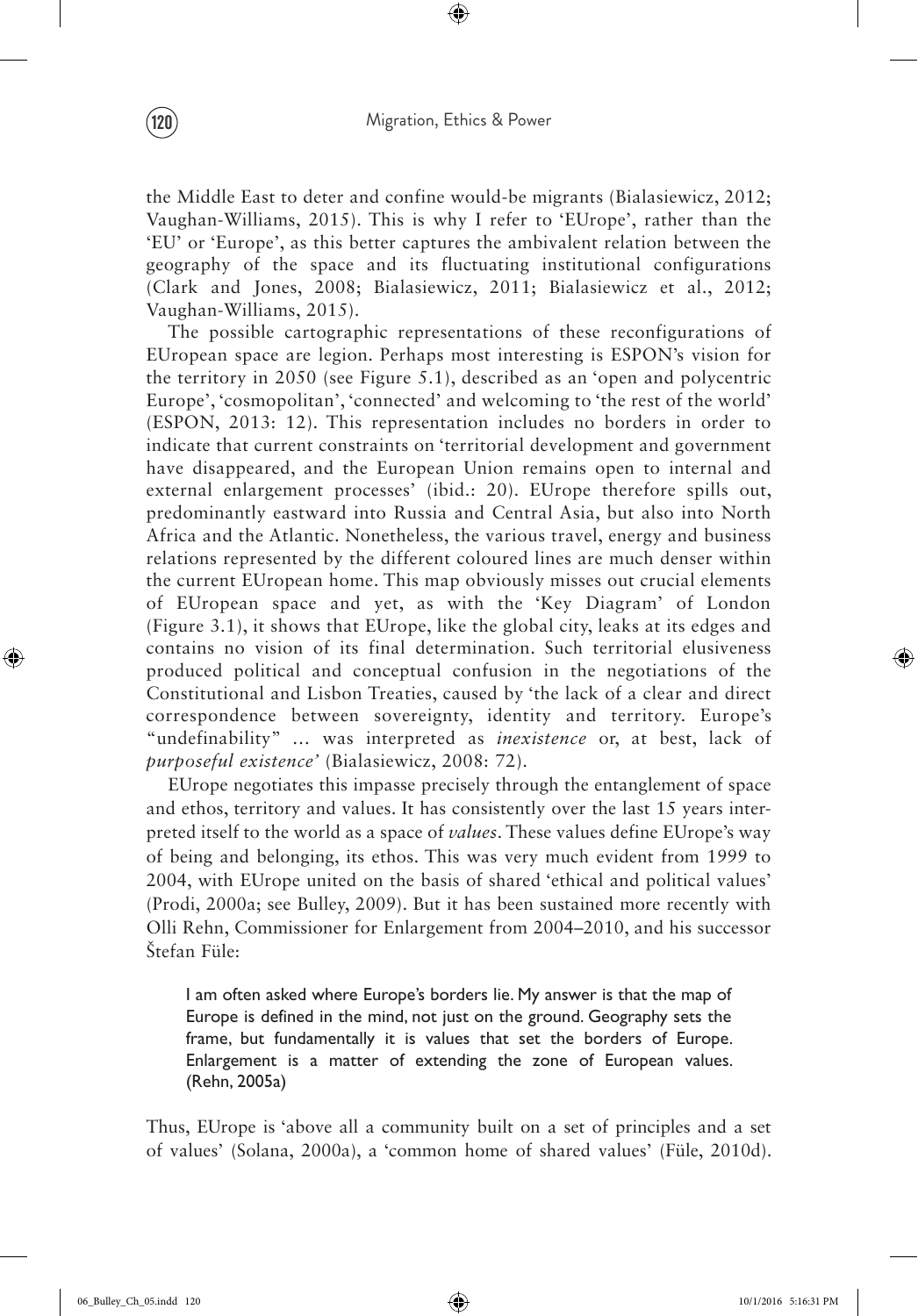(Auto)Immunising Hospitality: EUrope (121)

⊕



Figure 5.1 An 'open and polycentric' EUrope in 2050 (see ESPON, 2013: 21) © ESPON 2013, Origin of information: ET2050 ESPON project, ESPON 2013 Programme with the European Regional Development Fund

These shared values which define its spatiality are understood as an ethos, a way of being in relation to self and others; they express 'a particular European way of life' (Rehn, 2009d), governing its 'transformative' relation to its neighbourhood (Rehn, 2009e) and 'all our partners' (Füle, 2010d). And crucially, this ethos is explicitly hospitable and welcoming; after all, the 'European Union has never been about building walls but about eliminating dividing lines through values and principles' (Füle, 2013a).

⊕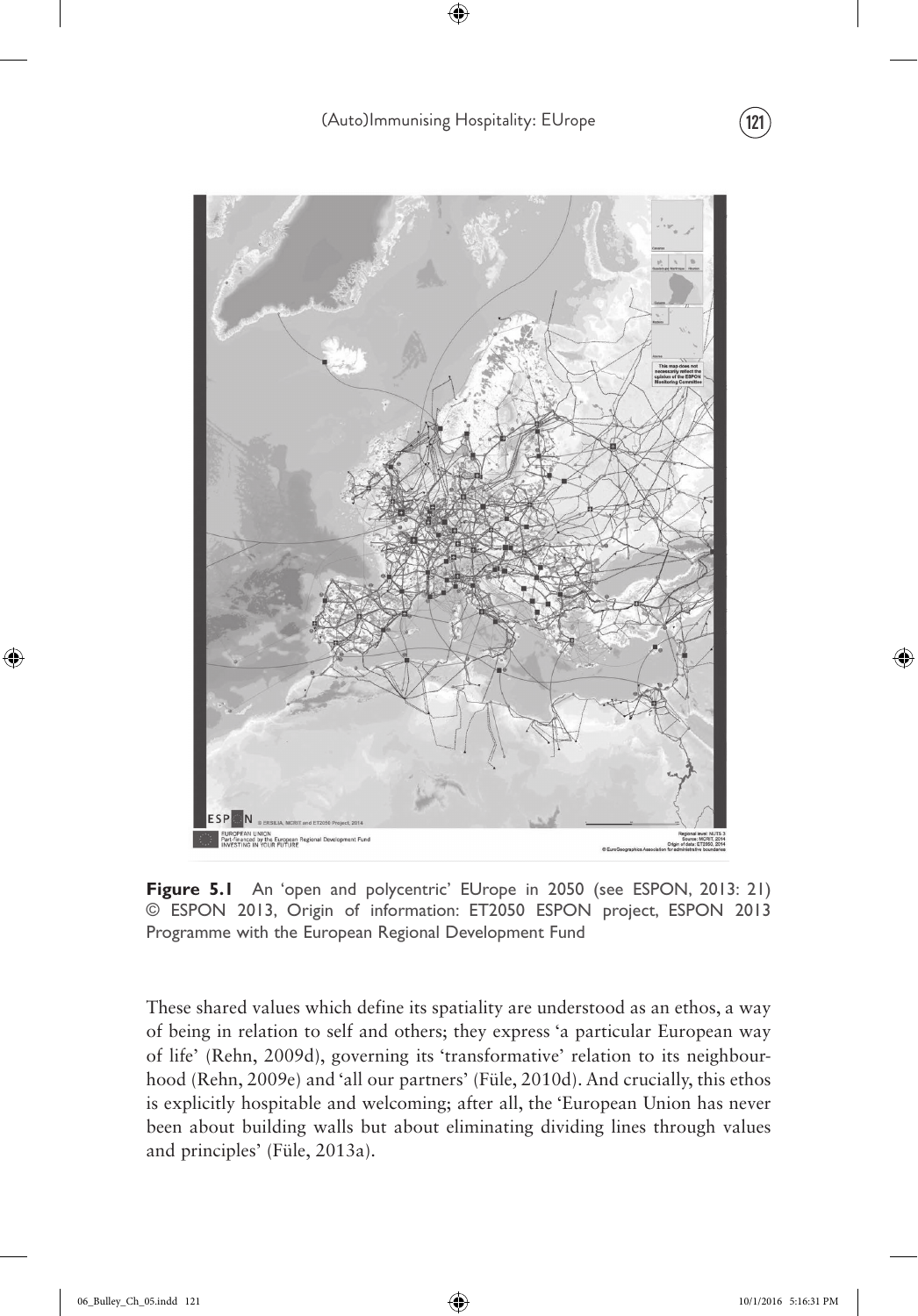Migration, Ethics & Power 122

⊕

# A EUropean Ethos

So what are the values that define the home, community and ethos of EUrope, and which it seeks to protect through practices of hospitality? They are frequently listed by EUrope's institutional representatives in their speeches. These lists can be restrictive, including only democracy and the rule of law, but can also capture solidarity, peace, tolerance, human rights, fundamental freedoms, the protection of minorities, justice and equality. These are the principles on which the EU is 'founded', according to Javier Solana (2001, 2009a) – the first High Representative for the Common Foreign and Security Policy – and which it seeks to 'project' in its foreign relations (Solana, 2001). For evidence of this value-laden ethos, Rehn (2005a) suggests that we look to the EU's treaties.

However, even here the picture is as fuzzy as EUrope's territorial borders. The Treaty of Paris (1951), which established the European Coal and Steel Community, the earliest forerunner of the EU, offers no mention of 'founding values', only a reference to 'peace' and 'solidarity' in the preamble. Likewise, the Treaty of Rome (1957), establishing the European Economic Community (EEC), contains no explicit mention of 'values', though its preamble confirms 'the solidarity which binds Europe' and resolves to 'preserve and strengthen peace and liberty'. Democracy, the rule of law, human rights, equality and social justice only appear in the preamble to the Single European Act of 1987, though not as 'founding' values. The preamble of the Maastricht Treaty (1992), or Treaty on European Union (TEU), which properly established the EU, declares an 'attachment to the principles of liberty, democracy and respect for human rights and fundamental freedoms and of the rule of law' and a *desire* to 'deepen the solidarity between their peoples'. These principles would subsequently become a condition of being considered for membership of the EU, when the Copenhagen European Council set out its criteria. Alongside economic measures, potential candidates must have 'achieved stability of institutions guaranteeing democracy, the rule of law, human rights and respect for and protection of minorities' (European Council, 1993: 7.A.iii).

It was the Treaty of Amsterdam's (1997) amendment of the TEU which, for the first time, raised this into the body of the text, becoming Article 6(1), and claiming that 'The Union is founded on the principles' outlined in the 1992 preamble. As Andrew Williams (2010: 7) notes, in claiming such a foundational role for values, the Treaty is making 'an assertion that was not necessarily self-evident'. The Lisbon Treaty changed these 'principles' to 'values', becoming Article 2 of the TEU:

The Union is founded on the values of respect for human dignity, freedom, democracy, equality, the rule of law and respect for human rights, including the rights of persons belonging to minorities. These values are common to the Member States in a society in which pluralism, non-discrimination, tolerance, justice, solidarity and equality between women and men prevail. ⊕

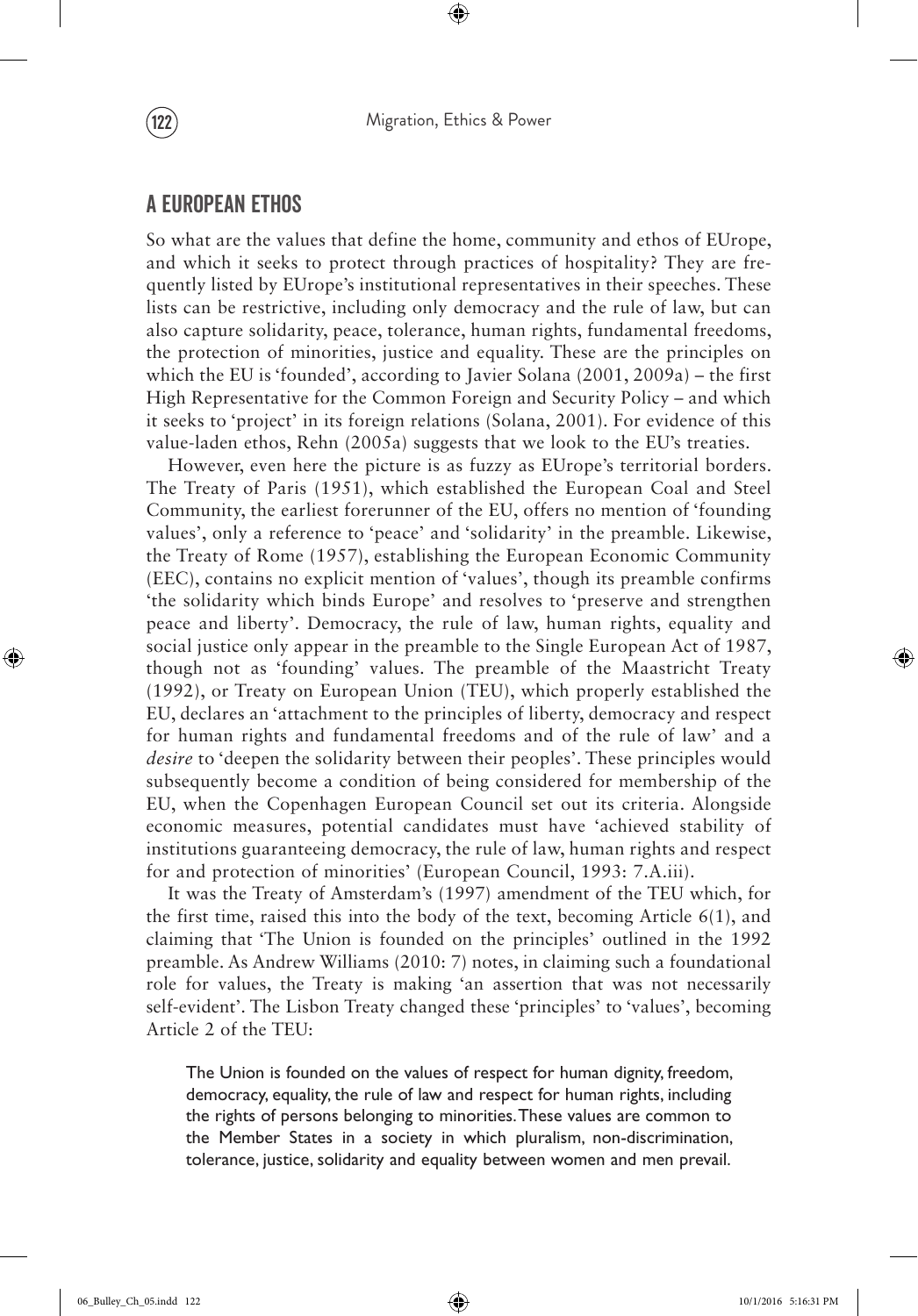Here we have a clear expression of EUropean 'values', and this is supplemented by Article 3(1) TEU, which specifies the aims of the EU as promoting 'peace, its values and the well-being of its people'. Further, these values will, as Derrida notes of an ethos, define its relationship to itself and others – 'In its relations with the outside world, the Union shall uphold and promote its values and interests and contribute to the protection of its citizens' (Article 3(5), TEU). Thus, the first post-Lisbon High Representative for Foreign Affairs and Security Policy, Catherine Ashton, claimed that EUrope's external relations were 'built' on EUrope's 'basic values' – 'They are a silver thread running through all that we do' (Ashton, 2010b).

Despite such grand proclamations, as evidence of a foundational EUropean ethos the treaties are tenuous: the claim that the Union is 'founded' on a set of values only declared in 1997, 46 years after the Treaty of Paris, bears little scrutiny. Furthermore, none of these values are given any definition or explanation as to *what* they mean, *why* they in particular have been chosen, and in what *way* they are significant. No guidance is offered for when they necessarily clash – for instance, when freedom clashes with democracy because people vote to restrict freedom; when internal solidarity clashes with respect for the international rule of law, EUrope's contribution to a 'wider solidarity amongst peoples', or the protection of outsiders' human rights and dignity. Ultimately, this listing of values demonstrates that, like democracy (Derrida, 2005b: 8), EUrope's ethos is a 'meaning in waiting, still empty or vacant'. While certainly expressing *something*, at its centre is a 'semantic abyss that … opens onto all kinds of autoimmune ambivalences and antinomies' (ibid.: 72). Williams is scathing in his criticism of the process, but also notes some hope:

Identifying such a plethora of constitutional principles and values mixed with policy statements is a particularly inept way to construct, or even simply represent, a meaningful philosophical framework for the EU. There is little by way of definition here that might counter the uncertainty … Nonetheless, with the Lisbon Treaty provisions coming into force, there is a clear and concerted attempt to enshrine constitutionally a notion of the 'good' for Europe that is sought through the EU. (Williams, 2010: 8)

While there is no evidence of a public ethos shared by citizens and civil society throughout EUropean territory, these values do express an *institutional* ethos, the collective character, values and disposition of EUropean *institutions* (Williams, 2010: 10–13).

This is a useful distinction. These values, indefinite and unstable though they are, produce the sense of affective belonging necessary to constitute EUrope as an institutional home where some belong and others do not. Furthermore, it underlines the use of the term 'EUrope' as the relevant space of hospitality. It is not the space and ethos of 'Europe' which is excavated in this chapter, but its institutional interpretation and representation as EUrope, defined by an

06\_Bulley\_Ch\_05.indd 123 10/1/2016 5:16:31 PM

◈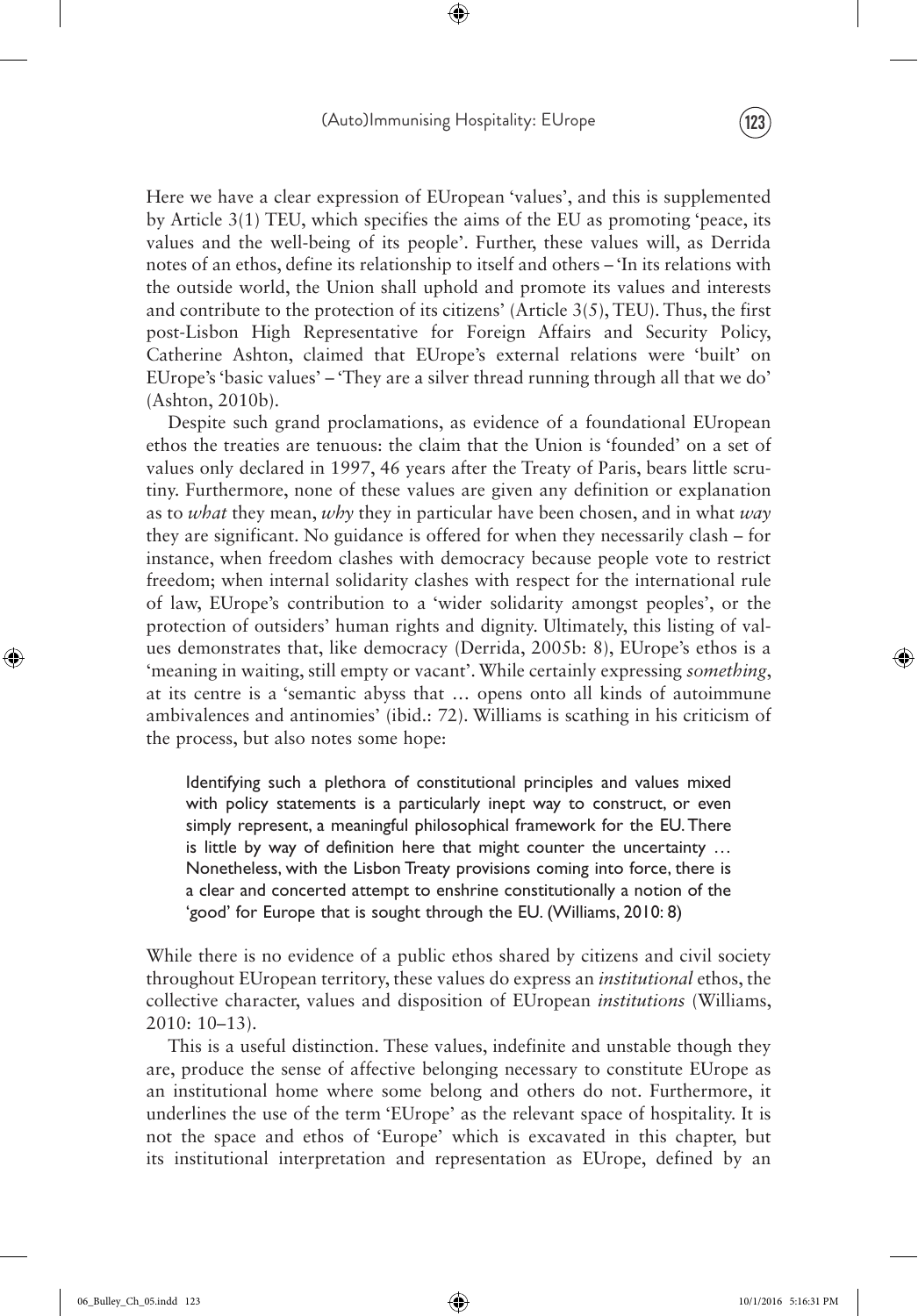imprecise and uncertain set of values through which it constructs its own identity and history. Michael Heffernan (2000: 6) argues that 'Europe' is best interpreted as a 'contested geographical discourse; as a series of invented geographies which have changed over time and across space'. In this sense, a EUropean space of values is just one possible invention of Europe more broadly. This geography is best expressed by former Commissioner Vladimir Špidla: 'Europe ends' where its values 'are not shared' (quoted in Williams, 2010: 3).

# The Hospitable Production of EUrope

It is notable that this invented geography is institutionalised in the late 1990s. With the fall of Communism and the emergence of Central and Eastern European (CEE) countries from Soviet domination alongside rising fears about illegal immigration, the 1990s was a time when EUrope confronted different external dangers. These generated renewed attempts to both define 'Europe' and *protect* it. When a group of intellectuals organised by the Institut für die Wissenschaften vom Menschen in Vienna were asked by the EU to reflect on European identity in 2002, their final report exposed the productive role of this encounter with difference.

What is European culture? What is Europe? These are questions that must be constantly posed anew. So long as Europe is of the present, and not simply the past, they can never be conclusively answered. Europe's identity is something that must be negotiated by its peoples and institutions … *Europe and its cultural identity thus depend on a constant confrontation with the new, the different, the foreign. Hence the question of European identity will be answered in part by its immigration laws, and in part by the negotiated accession terms of new members.* Neither of these – either the immigration laws or the terms of accession – can be determined a priori on the basis of fixed, static definitions, such as a catalogue of 'European values'. (Biedenkopf et al., 2004: 8–9, emphasis added)

Despite the reflection group's concerns, a catalogue of values is precisely what EUrope returned to in defining its ethos and identity. But this remains the result of a confrontation with difference; it forms a guide to how that which does not 'belong' is to be welcomed inside or excluded: policies on enlargement and immigration in particular. The ethical space of EUrope is thus produced through its practices of hospitality and hostility. Crucially, however, this negotiation of what/ how EUrope welcomes not only produces EUrope, but also guards it. Its values act as an immune system, 'the strategies it employs to protect itself' (Hagglund, 2008: 13). And such strategies have emerged in relation to the possible threat from outside.

This is demonstrated if we look at the policies in question. Cooperation on migration and asylum began with the Maastricht Treaty in 1992, under the

◈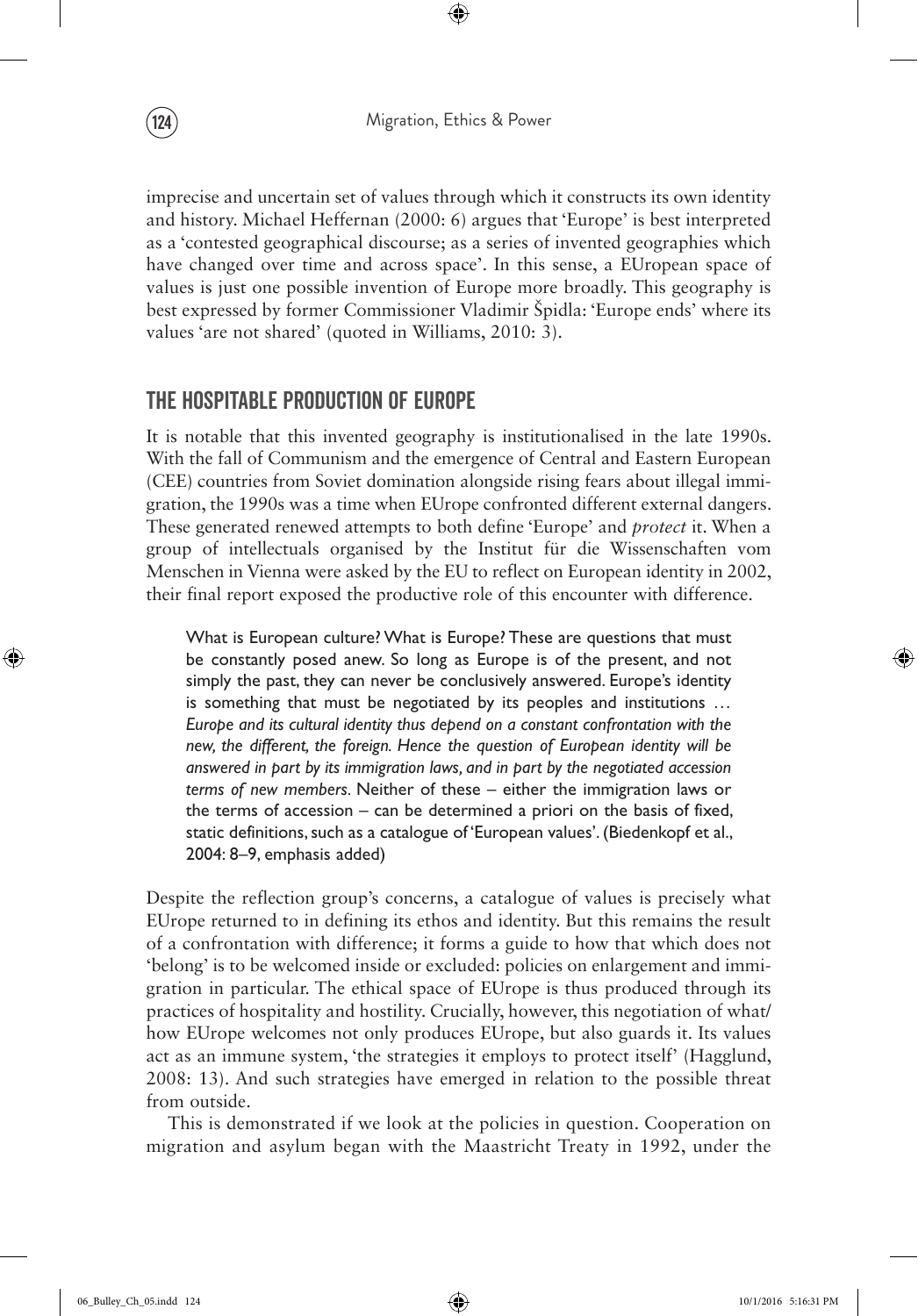# (Auto)Immunising Hospitality: EUrope (125)

⊕

Justice and Home Affairs pillar. Post-sovereign supranational decision making in this area began at Amsterdam in 1997, in the same Treaty that 'founded' the EU on specific values. Here, EUrope (without the UK, Ireland and Denmark who negotiated opt-outs) committed itself to adopting measures on immigration, asylum, refugees and displaced people as part of creating EUrope as an Area of Freedom, Security and Justice (AFSJ), protecting the Schengen zone of border-free mobility. The AFSJ was firmed up by the Tampere European Council (European Council, 1999a), which laid the foundations for a common asylum and migration policy. Progress was made through three five-year programmes (Tampere, 1999; Hague, 2004; Stockholm, 2010), and the Lisbon Treaty, agreed in 2007, brought residual areas under supranational law-making. EUrope committed itself to 'a common policy on asylum, immigration and external border control, based on solidarity between Member States, which is fair towards third-country nationals' (Article 67(2) TFEU). And it was in the face of the mounting refugee crisis that a European Agenda on Migration (EAM) was finalised in 2015 (European Commission, 2015a).

While EUrope as a space of values was formalised alongside its migration policy from the late 1990s, enlargement has been an explicitly hospitable production of EUrope as a post-sovereign ethical space since 1993. 'Enlargement' refers to the extended process by which states apply for membership of the EU, become 'candidates' and negotiate their entry as member states. EUrope has been through seven enlargements, each of which has transformed and extended it. From its original six members, it welcomed the UK, Ireland and Denmark in 1973, Greece in 1981, Spain and Portugal in 1986, Austria, Finland and Sweden in 1995. The 2004 'big bang' enlargement saw the entry of ten new countries,<sup>5</sup> with Bulgaria and Romania joining in 2007 and Croatia in 2013. Negotiations for the latter three enlargements began while EUrope was institutionalising its founding values, making them particularly significant to this chapter. Even now 'the "waiting room" is far from empty' (Füle, 2013b): Turkey, Montenegro, Albania, Serbia and Macedonia are all 'candidate' states; Kosovo and Bosnia Herzegovina are considered 'potential candidates'.

Enlargement has been hailed as EUrope's most successful foreign and security policy by politicians and academics (Patten, 2005: 152; Phinnemore, 2006: 7; Füle, 2014a). It has helped protect the home, proving the 'best way to ensure the long term security of Europe' (Rehn, 2006f), immunising it from the threatening instability and insecurity of the Balkans and post-Soviet Central and Eastern Europe (European Council, 1993: 7.A.ii; Füle, 2010d, 2014a). It is also considered a moral obligation and responsibility (Patten, 2000c; Solana, 2000a, 2000b; Prodi, 2002c; Rehn, 2009a; Füle, 2010c), a hospitable expression of EUrope's ethos in relation to an often threatening outside world (Rehn, 2005a). Enlargement is spatially characterised by EUrope through 'opening doors' and 'welcoming' the other inside (European Council, 2000, 2002b, 2003, 2004, 2011, 2014; Prodi, 2002d; Solana, 2003;

◈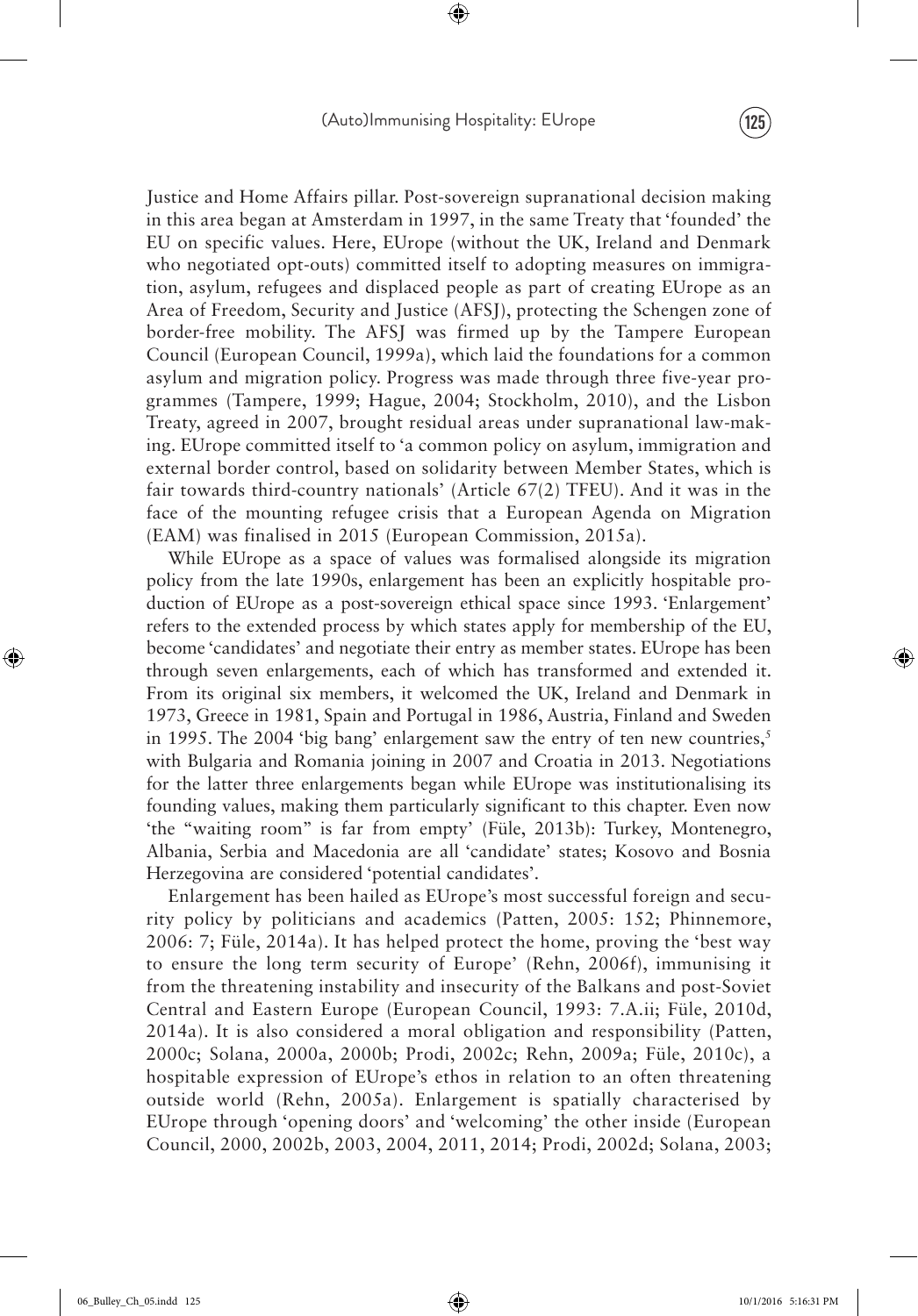Rehn, 2005a, 2006a, 2007, 2008d; Füle, 2010a, 2011b, 2014b). A great stress is also placed on the affective sense of belonging necessary to entry. Becoming a member of the EU is not only about economics, 'it is first and foremost a sense of belonging. Belonging to the European family, belonging to a community based on the rule of law' (Patten, 2000a). It is about countries 'destined to join' (European Council, 1997: 10, 1999b: I.12), that have 'returned to the European family' and are looking for 'the rest of Europe to welcome [them] home' (Patten, 2000a). It is a matter of states that *belong* in EUrope – part of the family, sharing its values – being officially welcomed inside.

This is recognised in Article 49 TEU which establishes the basis for enlargement: 'Any European State which respects the values referred to in Article 2 and is committed to promoting them may apply to become a member of the Union.' In other words, to be eligible for EUrope's hospitality, you must already be a 'European State'. To become EUropean, a state must not only already be European, but also EUropean, internalising the values that constitute belonging. EUrope can only welcome its self. Indeed, EUrope actively constitutes and immunises itself through its practice of hospitality, transforming its geography, territory and borders. Thus, Prodi argued that the 2004 enlargement would generate 'a new structure for our common European home' (2002b). As its space is constituted by values, spreading those values and welcoming in states that share them shifts its borders, whilst also making it more secure. Thus, 'successive enlargements of the EU have made it what it is today' (Rehn, 2006d). The next section will examine the process and power relations involved in EUrope's most successful form of protective hospitality – the road to a state's membership.

# The Road to EUrope: Immunity, Conditionality and Enlargement

The conditions placed on EUrope's hospitality are easily the most thoroughgoing of any explored in this book, reflecting its focus on guarding the home from threat and external corruption. It is therefore not a 'natural' immunity that EUrope seeks, but an 'acquired' immunity that involves taking into the community or body a small amount of that which endangers it. An 'acquired immunity' thwarts a threat 'not by keeping it at a distance from one's own borders; rather, it is included inside them … The body defeats a poison not by expelling it outside the organism, but by making it somehow part of the body' (Esposito, 2011: 7–8). EUrope's immunising hospitality works slightly differently, however, welcoming the outside as the final stage of a process that has purged it of all threat. As such, it is a peculiar hospitality. The spaces and assembled hosts examined in previous chapters have exercised power and control over the stranger at the threshold and once they are inside the home, seeking to manage the way strangers circulate and behave.

◈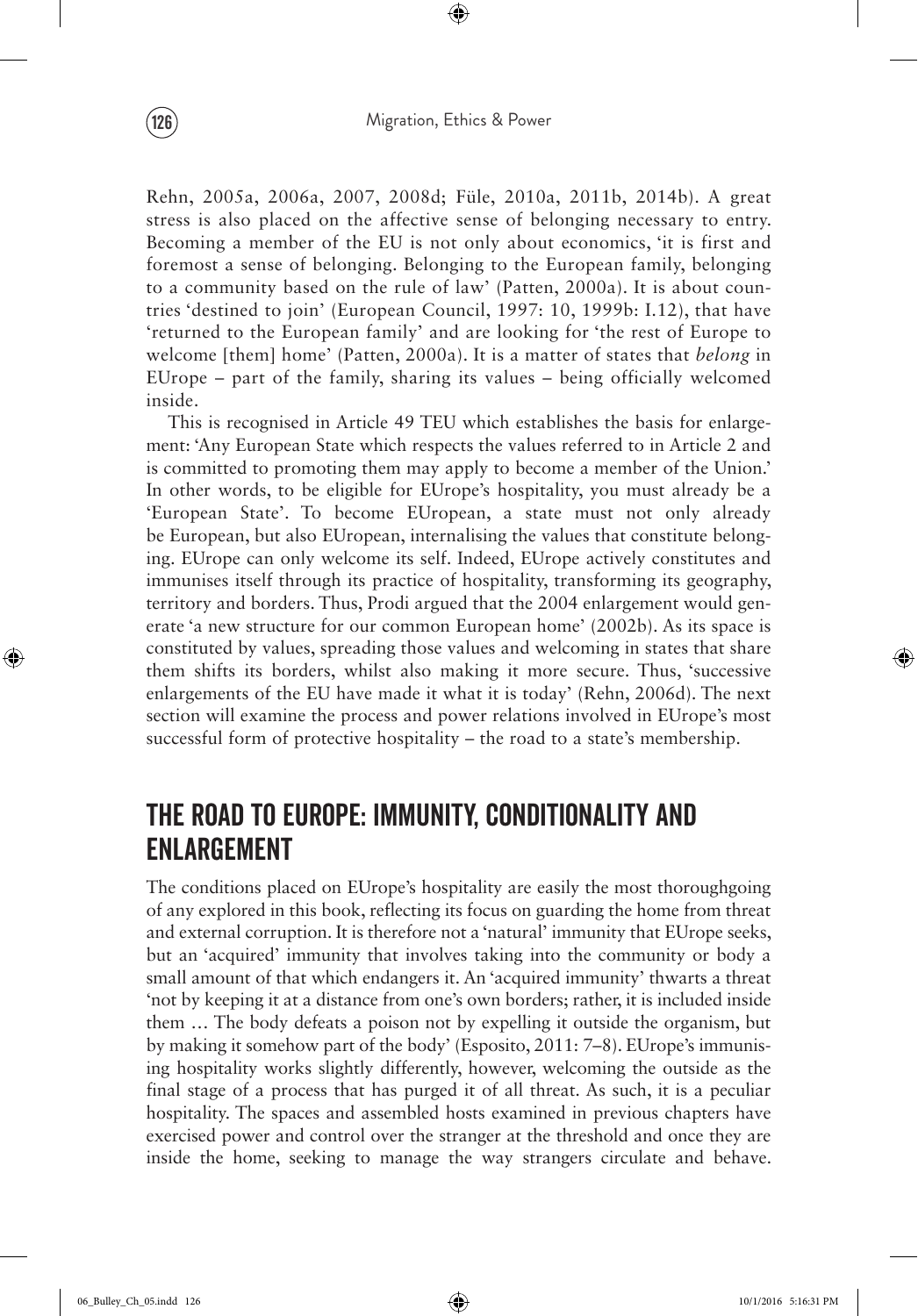# (Auto)Immunising Hospitality: EUrope (127)

⊕



In contrast, EUrope's hospitality to states is exercised *before* they enter, because once they are welcomed they are *no longer strangers*. Power is thus concentrated on the 'road' to EUrope, a liminal space neither fully inside nor outside the home. Once completely inside, the idea (if not the reality) $\epsilon$  is that entrants are treated the same as any other member state. But what sort of an immunising power relation explicitly seeks to 'transform' the stranger, stripping them of their threatening strangeness? To answer this question, we initially need to specify the immunising conditionality of EUropean hospitality.

# Stricter Conditions, Longer Road, Greater Immunity

The conditions of EUrope's hospitality are expressed, first, in the so-called Copenhagen Criteria mentioned above. Eligible applicants, as well as being European states that respects EUropean values, must have a 'functioning market economy as well as the capacity to cope with the competitive pressure and market forces within the Union' (European Council, 1993: 7.iii). A second paragraph adds: 'The Union's capacity to absorb new members, while maintaining the momentum of European integration, is also an important consideration in the general interest of both the Union and the candidate countries' (ibid.: 7.iii). Conditions are here placed on the host as well as the neighbour. The body must be able to 'absorb' the 'poison'; otherwise the poison may absorb the body. Rehn (2006e) puts it more hospitably: 'every time we welcome a new member to our family, we want to ensure that the house is comfortable and functional for everybody'.

The application to join the EU is just the first step on what is characterised as the 'journey', or 'road', to EUrope. This 'road' is a liminal immunising space, characterised as 'long' (Rehn, 2006f; Füle, 2011b), 'hard' (Ashton, 2010a) and 'difficult' (Füle, 2013d), with 'staging posts' and benchmarks to be met along the way (Patten, 2000b), 'paved with concrete reform, not just good intentions' (Solana, 2003; Rehn, 2008a). It included detailed 'roadmaps' for the more problematic Romania and Bulgaria (European Commission, 2002; European Council, 2002a). Crucially, this 'road' has also become longer and harder; each enlargement has produced new conditions and their stricter application. Once the Commission has judged the fulfilment of these criteria through examining an aspirant's answers to an elaborate questionnaire, evolving practice dictates that the European Council must decide whether to determine them a 'candidate'. Here, additional criteria can be set before negotiations begin. For the Western Balkans, this meant signing and implementing Stabilisation and Association Agreements (SAAs, mirroring the 'Europe Agreements' with CEE countries) which contained both general requirements, such as the establishment of a free trade area with the EU, and more specific issues, such as the return of refugees and compliance with the International Criminal Tribunal for the Former Yugoslavia (ICTY) (Phinnemore, 2003; Pippan, 2004).

◈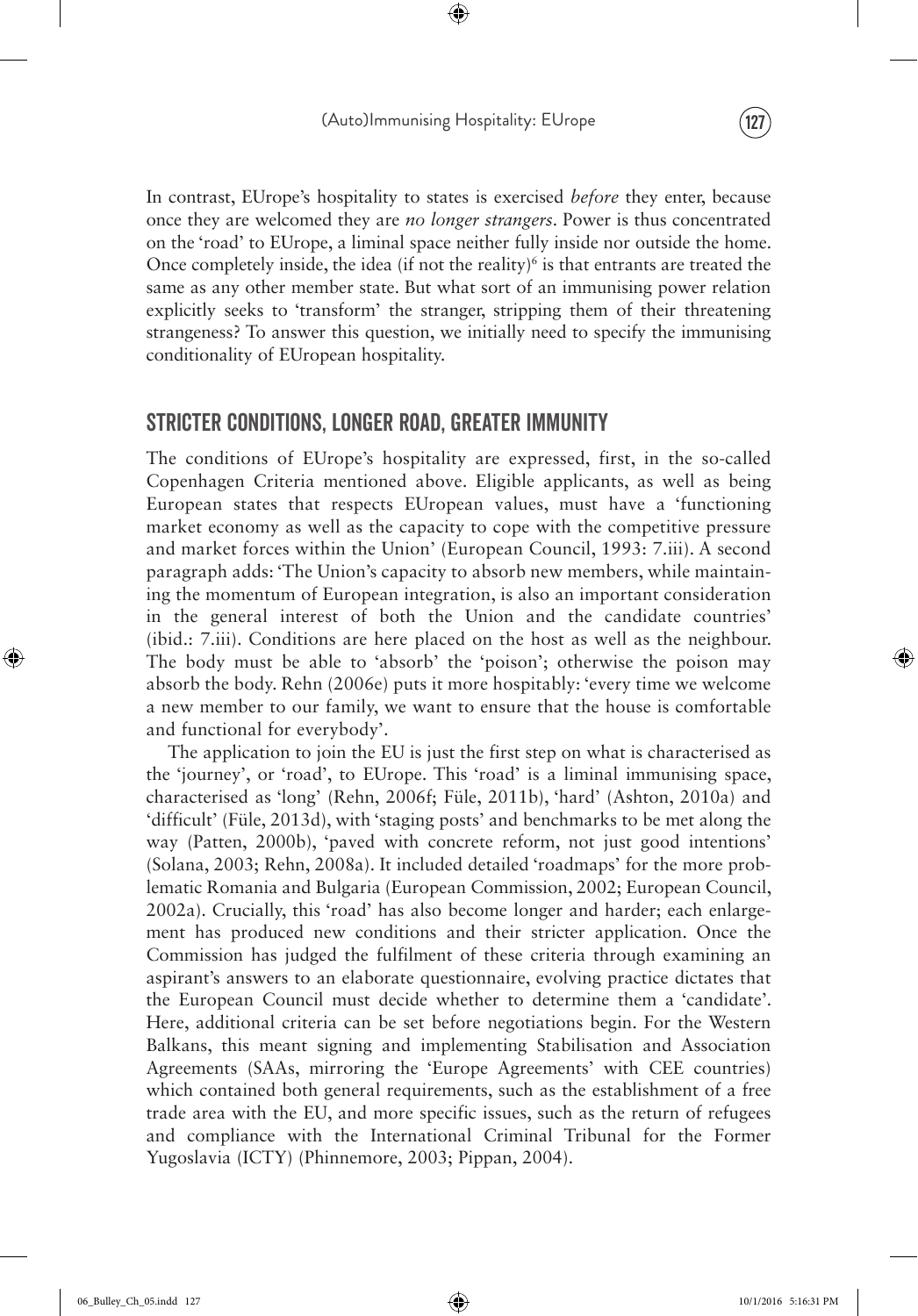# $\left( 128\right)$  Migration, Ethics & Power

⊕

Should member states in the European Council give the green light, the first stage in the negotiations proper is a 'screening' process. Like a health screening, the candidate is subjected to a fine-detailed scrutiny by the Commission to determine where its deficiencies lie in terms of living up to the *acquis communitaire* (the body of EU law) and the obligations of membership. As the EU's areas of legal competence and regulations have increased with each treaty, so has the *acquis*, helping to elongate and complicate the road. The accession negotiations proper involve the splitting of the *acquis* into 35 different chapters, each dealing with a specific EU policy area (free movement of goods, capital and labour, energy, transport and regional policy, etc.) to ensure readiness for membership. Few of these have much to do with values; most are bureaucratic requirements for joining the single market. Each chapter contains benchmarks and progress must reach a certain level before a new chapter is opened. Whereas in the past compliance was required *at the point of entry* into the EU, after 2004 compliance is required *before* a chapter is closed, and a good track record of that compliance demonstrated before accession (Phinnemore, 2006: 18). Immunity must now be a sure thing.

Given this changing conditionality, the longer you stay on the road, the harder your journey becomes. Thus, Croatia became the EU's newest member in July 2013, having applied over ten years previously (February 2003) and begun negotiations in 2005. Turkey applied for membership of the EEC in April 1987, was recognised as a candidate in 1999, with the 'screening' process only starting in 2005. Since then, 14 of the 33 chapters requiring negotiation have been opened, 16 are frozen, with only one having reached closure. Nearly 30 years after its application, Turkey is not much nearer EUrope's door. It remains too poisonous to be fully absorbed.

Sovereign power, considered as the decision to welcome or exclude, rears up several times along the road to EUropean hospitality. For instance, the European Council must unanimously approve the Commission's recommendation to begin accession negotiations, meaning each member state must agree to open the road. Repeated Commission requests to open negotiations with Macedonia have been blocked by Greece, not because of its readiness but due to a dispute over its use of the name 'Macedonia'. Furthermore, once all the conditions of EU membership have been fulfilled and every chapter is closed, the final terms of accession are set out in an accession treaty which must receive the support of the European Council, Parliament, the candidate and every single member state. Yet, while this sovereign power appears key to EUrope's hospitality, it is only one step on the road, and not a particularly significant one. As the threshold is reached, the 'decision' becomes a formality; it has effectively already been taken, subsumed within the negotiations, the series of smaller decisions to open and close chapters of the *acquis*. No candidate has yet reached the end of the road and been denied entry, though since 2004 it has been stressed that negotiations are an 'open-ended process, the

⊕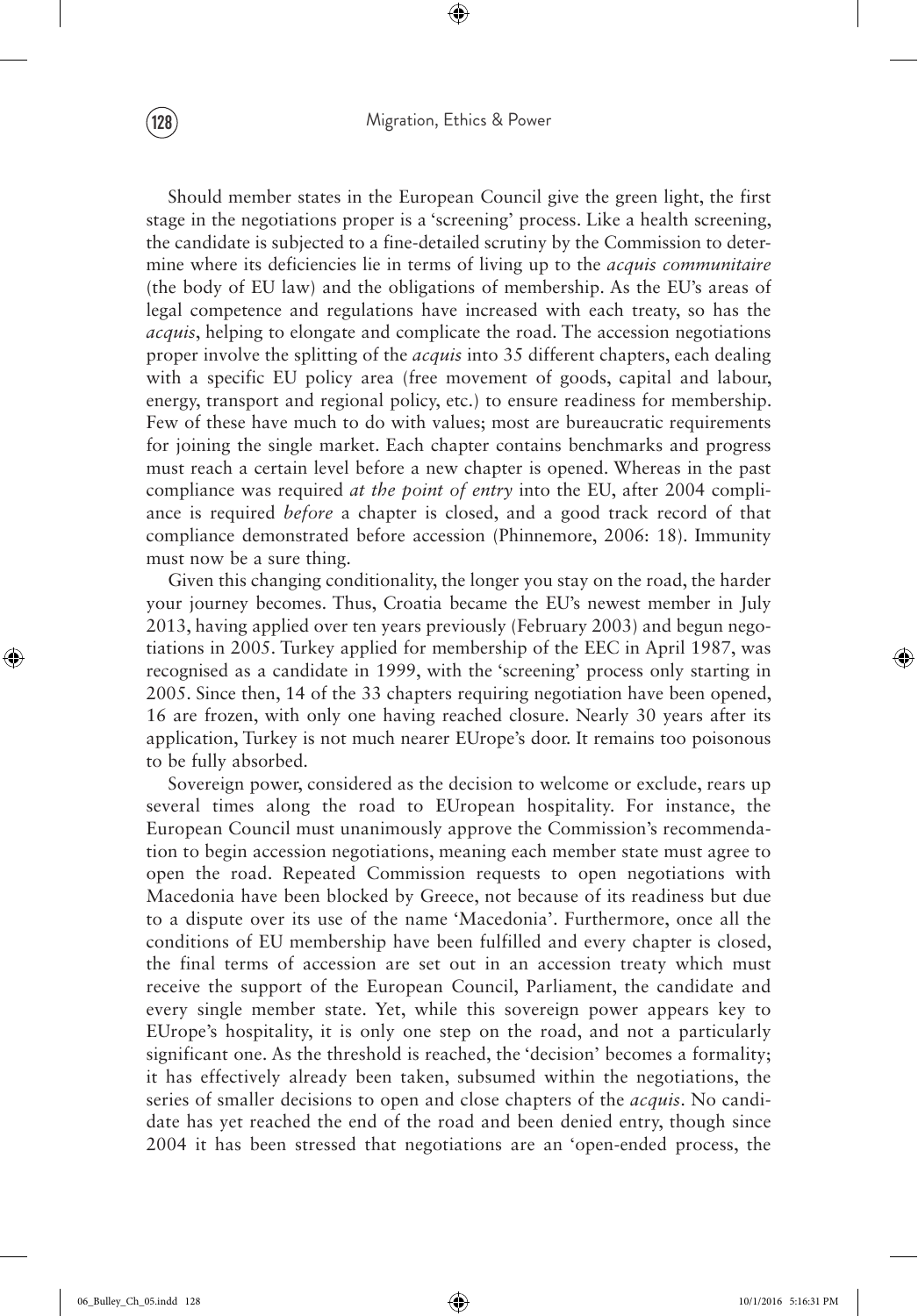outcome cannot be guaranteed beforehand' (European Council, 2004: 23). Thus sovereign power emerges only at certain points within a general field of governmentalities.

# The Pastoral Ethopolitics of the Road

Foucault notes that one of the many meanings of 'to govern (*gouverner*)' is the spatial sense of 'to direct, move forward, or even to move forward oneself on a track, a road. "To govern" is to follow a path, or put on a path' (2007: 121). This understanding is closely tied to one of its earliest incarnations, discussed in Chapter 2: pastoral power, exercised over 'a flock … a multiplicity in movement' (ibid.: 125). Similarly, while EUrope is working to immunise itself by placing states on a 'road' to EUrope, it defines its relation to these states as that of the shepherd guiding a flock. Since the 1990s, enlargement has been setting a multiplicity of countries on this road, first the CEE (plus Malta and Cyprus) flock who joined in 2004 and 2007, and subsequently the Western Balkan flock of seven countries (plus Turkey). Crucially, the relation between the shepherd and the flock is hierarchical: the two are not equals (Foucault, 2007: 124). As Rehn (2005d) clarifies:

The negotiation process for Turkey means nothing more or less than Turkey adopting the rules of governance which are applied in today's Europe … In this sense, the word negotiation here is perhaps misleading; the discussions will in fact focus on 'how' Turkey will adopt European standards and not on 'whether' Turkey will adopt them. One of the fundamental principles of EU membership is that candidate countries must adopt all of the EU's laws and policies.

The language of 'negotiation' is used to efface the hierarchical power relation between the shepherd (EUropean institutions) and the flocks seeking to accede.

Yet, at the same time, this process is not one of domination and coercion. Enlargement is about freedom and choice – it is entirely 'voluntary' (Solana, 2005). With the possible exception of Kosovo (Musliu, 2014), EUrope does not force any state to apply for membership, nor does it force its reforms upon them. Resistance is both possible and, for some, simple: Switzerland, Norway and Iceland have all applied to join the EU, but subsequently removed themselves from the road by either freezing their application (Switzerland), failing to ratify the Treaty of Accession (Norway – twice), or deactivating their application (Iceland).<sup>7</sup> EUrope seeks to lure and seduce Norway (Rehn, 2009b) rather than compel it. But resistance is asymmetrical: the economic benefits EUrope offers (access to the internal market, structural and investment funds, etc.) are easier for wealthy Northern Europeans to live without (or negotiate non-member access to) than relatively impoverished Romania and Albania.

◈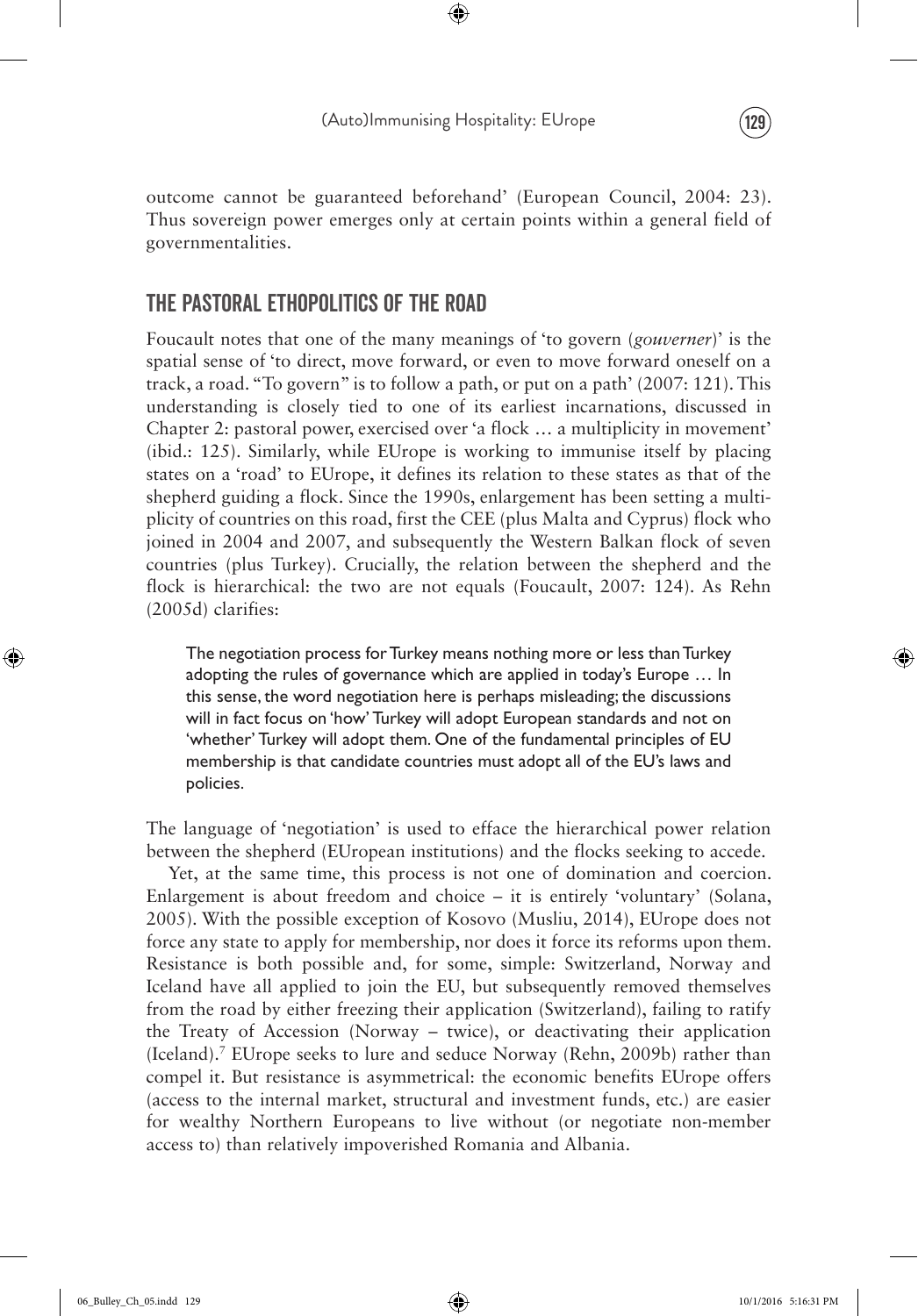(130) Migration, Ethics & Power

⊕

A second aspect of pastoral power is that it is defined by 'benificence' – its 'essential objective … is the salvation (*salut*) of the flock'. The shepherd's role is to feed and secure the flock, thus it is a 'power of care … it goes in search of those that have strayed off course, and it treats those that are injured' (Foucault, 2007: 126–127). The caring nature of EUropean power is partly demonstrated through its very hospitality – the home, with its peace, stability, prosperity and liberal values, is being opened to those who have experienced their opposite: anarchy, war, instability, poverty and authoritarianism. EUrope must immunise itself against the threat that such openness poses, but the neutralisation of that threat is also a caring, beneficent relation. Recent enlargements have been about 'a region escaping from 45 years of totalitarian government and neglect' and EUrope exercising a pastoral responsibility to 'help them complete that journey' (Solana, 2000c). As a good shepherd, this includes 'help[ing] the straggler along'.

The third element of pastoral power is that it is both massifying (caring for the flock as a whole) and *individualising*; the shepherd must 'keep his eye on all and on each' (Foucault, 2007: 128). The accession process set out by the European Council in 1997 (i.14) called for a 'single framework' for the flock, but promised that each state would be guided 'individually'. The shepherd is one who watches over the flock to 'avoid the misfortune that may threaten the least of its members' (Foucault, 2007: 127). Thus, the Commission 'monitors closely developments in the countries, and reports on both progress and shortcomings', whilst assisting each individually, 'both financially and with policy advice' (Rehn, 2008b). The result is that individual candidates are cajoled to 'catch up' with the rest of the flock and front-runners are praised as an 'example' for others to follow (European Council, 2000: I.D.15): Serbia was considered a 'straggler' in 2000 (Solana, 2000c); 14 years later it could be an 'example to others' (Ashton, 2014). The consistent straggler demanding the most watching has been Bosnia. Even when designated a Potential Candidate in 2000, External Relations Commissioner Chris Patten saw Bosnia's progress as too slow (Patten, 2000b). Ever since, it has been identified as dragging its feet and 'risks being left behind [by] the other countries in the region' (Rehn, 2009f; see also 2006c; Patten, 2001, 2004; Ashton, 2010a; Füle, 2012a, 2013c).

Looking more closely at EUrope's relation to the Bosnian 'straggler' reveals that its immunising pastoral power is supplemented by a more subtle form of what Nikolas Rose called 'ethopolitics'. Rose identifies 'ethopower' as operating through the way 'community' and its values, norms and way of life (its ethos) are being reformulated and instrumentalised in advanced liberal Western societies as a way of 'governing at a distance' (Rose, 1999, 2000a, 2001). A form of pastoralism, ethopower works more through the relation between the ethics, values and affects of the guider and those of the guided (Rose, 2001: 9), making it peculiarly applicable to EUropean hospitality. Rose specifies that while 'discipline individualises and normalises, and biopower collectivises and socialises, ethopolitics concerns itself with *the self-techniques by which human beings*

◈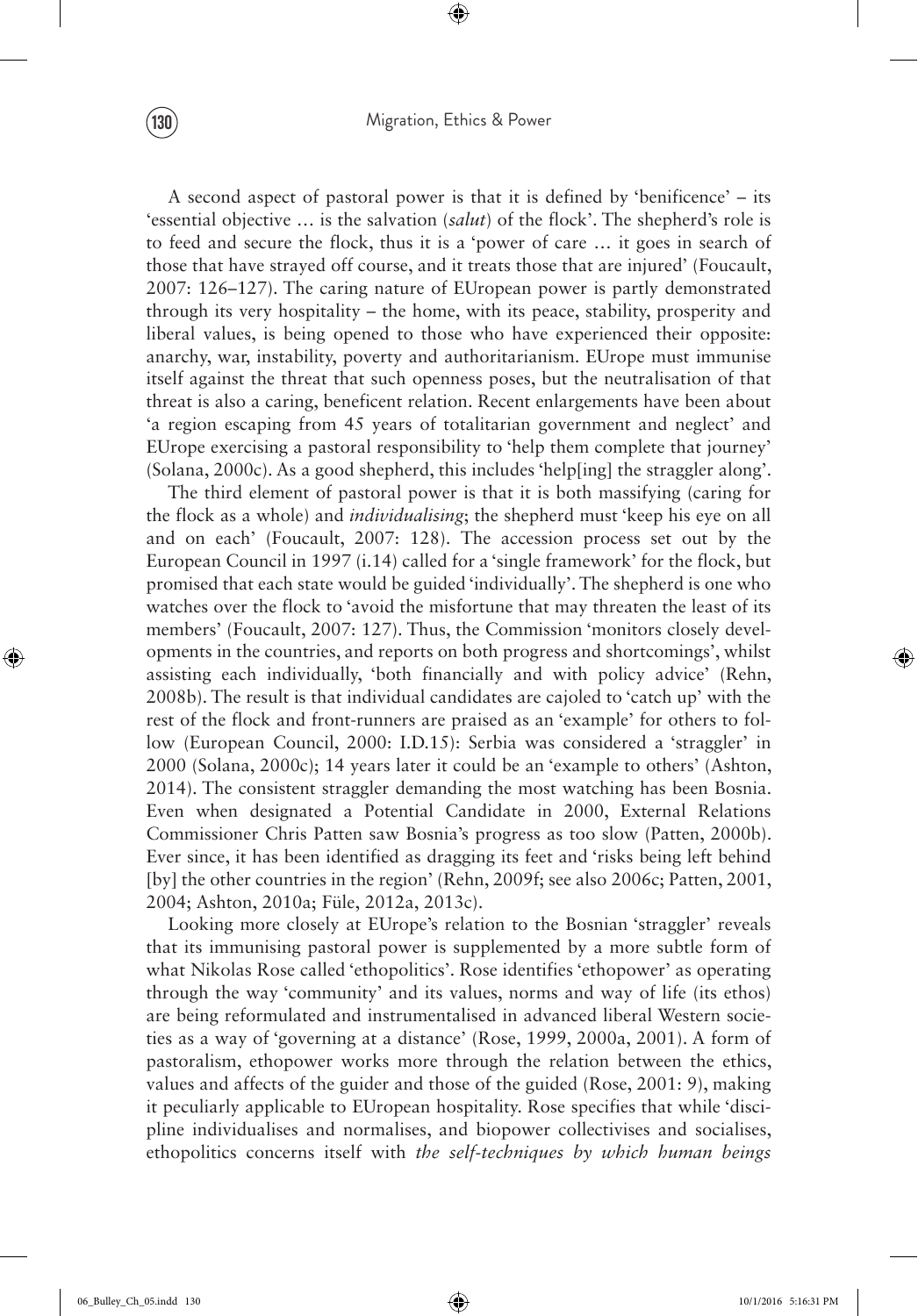# (Auto)Immunising Hospitality: EUrope 131

⊕

*should judge themselves and act upon themselves to make themselves better than they are*' (Rose, 2001: 18, emphasis added). The immunising logic of EUrope's hospitality, and the purpose of its 'road', is explicitly about invoking such a transformation. The EUropean home provides the ethical benchmark and immunised destination; the road's screening and negotiations are about supplying the tactics and techniques by which candidates can judge and act upon *themselves* in order to make themselves better: *more* liberal, *more* democratic, *more* respectful of human rights, *more* EUropean. It is to encourage such self-betterment that EUrope is putting greater emphasis on the rule of law and other 'softer' aspects of the *acquis* in its negotiations (Grabbe, 2014). EUropean institutions will judge their success, but what makes the primary dynamic ethopolitical is that the actual work of the road is performed *on* the acceding self and *by* the acceding self, to make itself *better* (less threatening, less poisonous).

One of the key tactics of ethopolitics, that which separates it from a strict pastoralism, is what Rose calls the 'double-movement' of autonomisation and responsibilisation – those once directly controlled and governed are 'set free to find their own destiny. Yet, at the same time, they are made responsible for that destiny' (Rose, 2000a: 1400). Candidates are judged and judge themselves on the extent to which they live up to and achieve that destiny. Solana reflected at the end of his long term as High Representative that the immunisation dilemma EUrope faced in the Western Balkans was precisely that of autonomy or tutelage, offering enlargement or a 'protectorate of sorts' (2009b). EUrope chose to offer autonomy and enlargement, 'conditioned on reform'. However, the ethopolitics of the road is most intensely focused on the extreme case of Bosnia, which has proven unwilling to make the *right* choice and fully accept its responsibility to become *better*. Addressing a primarily Bosnian audience, Commissioner Patten (2000b) stressed the fact that autonomy required Bosnians to take responsibility:

We have to redouble our efforts and focus our attention on the really urgent priorities. I say *we* in its most inclusive sense. But it is a we whose main burden actually falls on you, you the leaders and people of Bosnia and Herzegovina. It is for *you*, not principally for the EU or the international community, to put your country on the road to Europe; it is for you to set the pace, for you to determine how rapidly you arrive at your destination. We can point the way, as we have done through our EU road map of measures we want to see you fulfil before embarking on the stabilisation and association process; we can help build that road, as we are doing through our very substantial assistance … we can encourage and assist you every step of the way. We can and we will – ensure BiH [Bosnia and Herzegovina] never has to walk the road to Europe alone. But we cannot carry you the whole way along it.

The shepherd is watching the weak sheep, but denies ultimate responsibility for its fate; responsibility is shifted to the sheep – Bosnia and its people. As Rehn

◈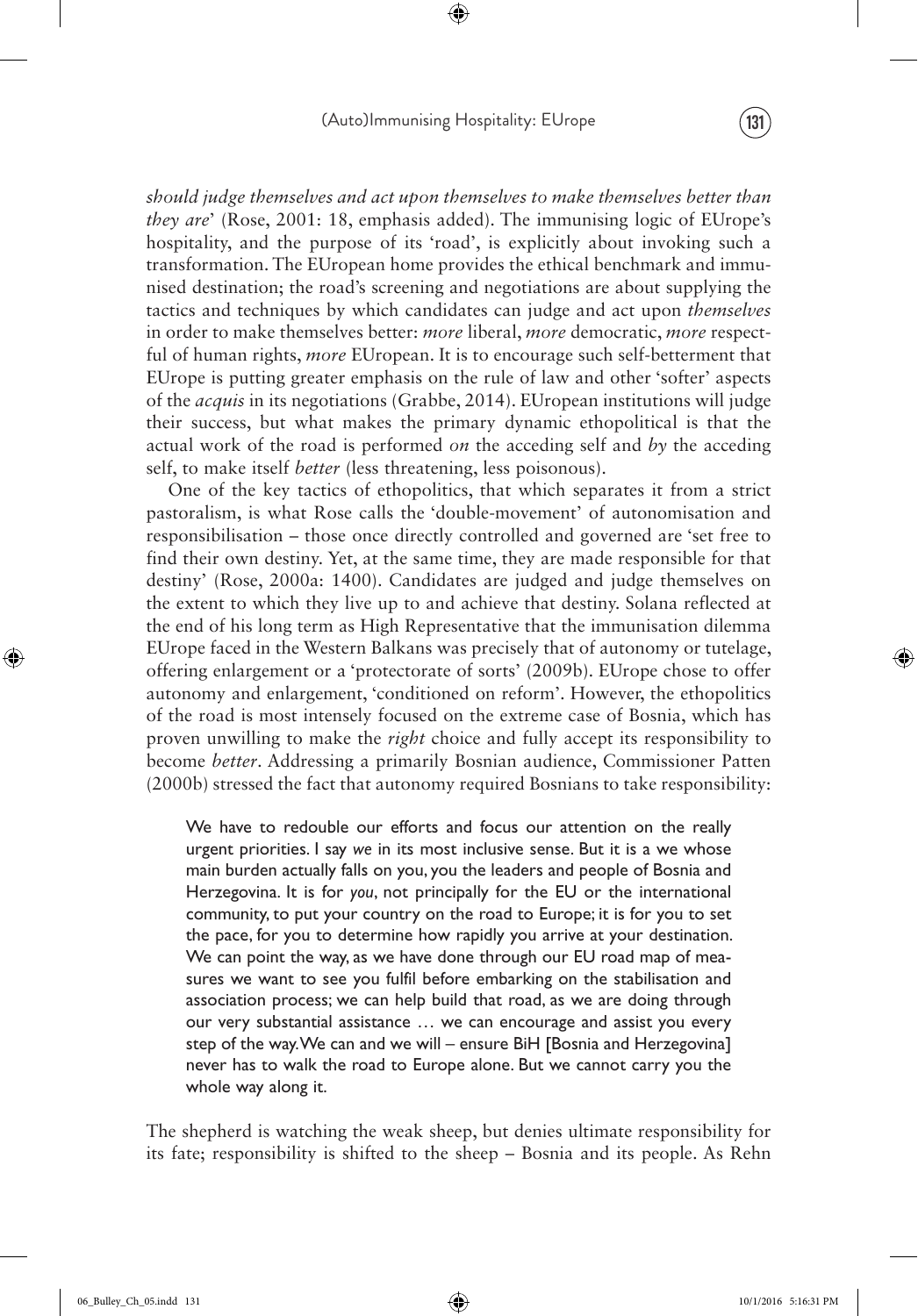later stressed, 'We cannot travel the road to the EU for Bosnia and Herzegovina' (2009c). It is Bosnians themselves who are accountable if they remain 'outside, in the cold' (Füle, 2013c). It is up to the candidate countries to demonstrate their belonging on the road to EUrope, the fact that they are not only capable of being governed via a EUropean ethos, but that they are already *governing themselves* according to these principles. They are responsible for the immunisation of EUrope. This is why a good track record of *acquis* compliance must now be demonstrated *before* accession.

It is in terms of an immunising pastoral ethopolitics that we can perhaps best understand the way Enlargement Commissioners have consistently referred to EUrope's 'transformative power' (Rehn, 2008c, 2009g; Füle, 2011c, 2012b, 2014a).8 The purpose of 'the road' in EUrope's hospitality is explicitly that of transforming the subject from non-belonging to belonging, from destabilising to stabilising, from poison to cure. What is understood by 'transformative power' is a combination of the EU's 'gravitational pull' alongside stricter conditionality (Rehn, 2004). These tactics changed the CEE countries into 'modern, well-functioning democracies' and are now transferred to the Western Balkans (Rehn, 2006b). Thus, when they accede, the flock will be 'transformed into the kind of neighbours we would like to have – stable, secure, well-governed and prosperous … fully part of mainstream Europe' (Rehn, 2005d), family rather than neighbours. EUrope will be immune to their threatening difference because they will no longer be different. However, while the notion of 'transformative power' is revealing, it is also tautological (all power is productive, and thereby transformative) and fails to account for the ethopolitics of the road – the fact that the road to EUrope, if perfectly constructed, allows candidates to govern, neutralise and transform *themselves*.

# European Protection: Migration, Asylum and **OUTSOURCING**

As we have seen, the immunising ethopolitical conditions placed on EUrope's welcome are unusually restrictive compared to the spaces considered in previous chapters. But it also has 'higher' aims than the humanitarian protection of the refugee camp (see Chapter 2), the indifferent flourishing of the global city (Chapter 3), or the now commercialised near-unconditionality of the postcolonial state (Chapter 4). It appears closer to the idealised family home of *Welcome to Sarajevo* (Chapter 1), especially in its pastoralism. However, this ethopolitical hospitality also demands a non-threatening subject, transforming itself to become worthy of welcome. It must purge its difference; already *belonging* inside it must be a modern, liberal, democratic European state, with a track record of respecting and upholding EUrope's values.

◈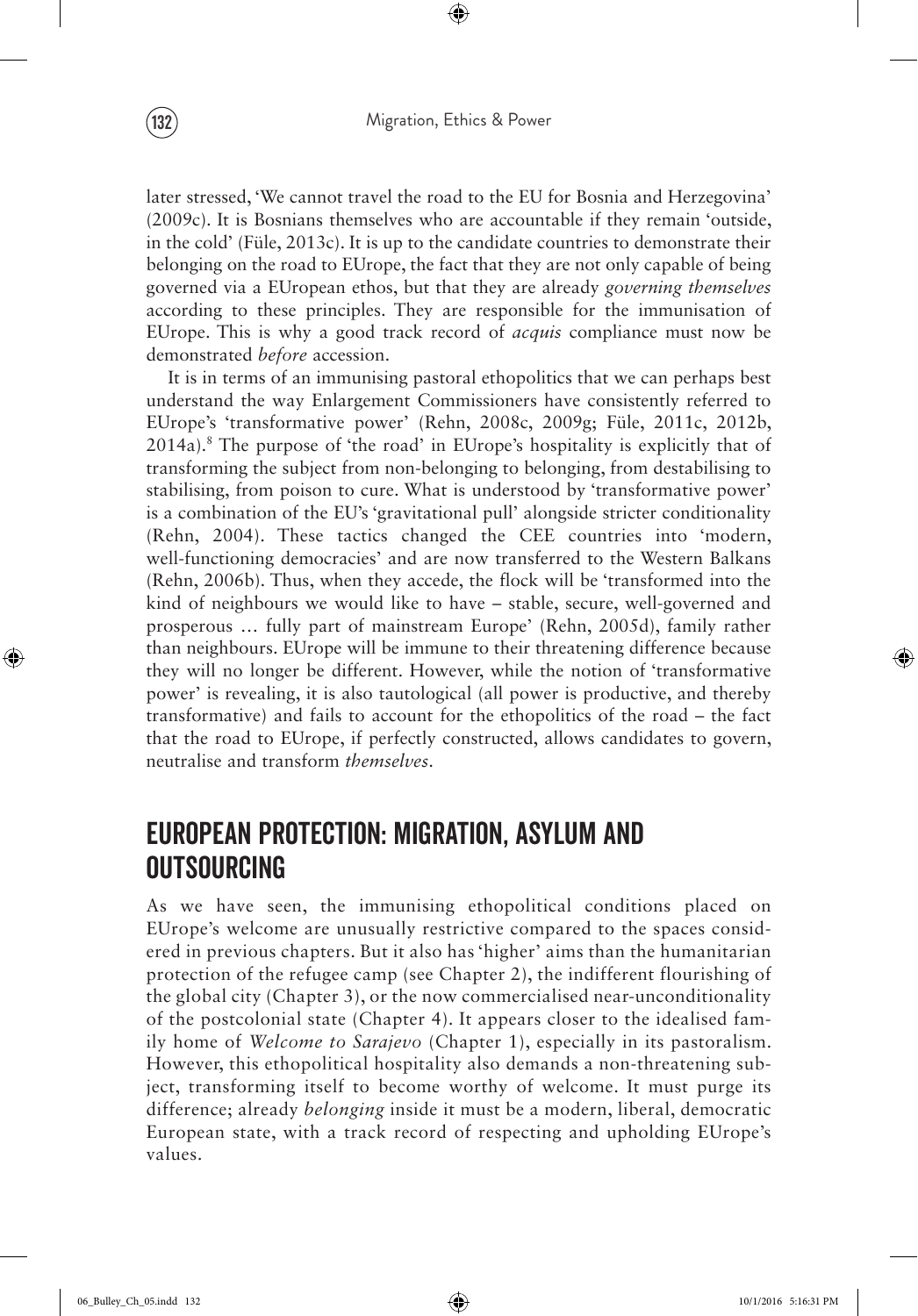# (Auto)Immunising Hospitality: EUrope (133

⊕

I now turn to a more controversial EUropean practice of hospitality – immigration and asylum policy. While the 'threat' posed by states emerging from authoritarianism, civil war and ethnic conflict has also been interpreted as an opportunity for EUrope (in terms of economics, security and ethics), irregular migration has been more consistently portrayed as a threat to the EUropean home (see Huysmans, 2006). There are frequent calls for greater hospitality towards the *right kind* of immigration as a necessary supplement to EUrope's ageing population and labour shortages (Frattini, 2005d; European Council, 2006; European Commission, 2011: 12–13, 2015a: 14–15; Avramopoulos, 2014c; Juncker, 2015b). In contrast, irregular migration is something that must be 'fought' as a threat to EUrope's labour markets, social cohesion, welfare systems and governance practices (Vitorino, 2001; Frattini, 2005a, 2005b, 2005c, 2005d, 2006b; European Council, 2006, 2009, 2015c; Malström, 2010a, 2010b, 2013b; European Commission, 2011: 2–5; Avramopoulos, 2014a).

Yet, the solution to this threat is not a closing of doors. Rather, it is better management (European Council, 2015a) – thus the 2015 EAM proposes four 'pillars' to 'manage migration better' (European Commission, 2015a: 6). Immunisation is not to be achieved through making EUrope into an impregnable fortress, but by taking a small amount of the threat inside – '[i]t reproduces in a controlled form exactly what it is meant to protect us from' (Esposito, 2011: 8). In doing so, EUrope's hospitality seeks to protect *both* the EUropean home *and* the migrants and refugees themselves – the EAM's better management is about 'saving lives' as well as 'securing external borders' (European Commission, 2015a: 10–11); the Commission's 2011 Global Agenda on Migration and Mobility (GAMM) is 'migrant centred' and makes protecting the human rights of migrants a 'cross-cutting dimension' (European Commission, 2011: 6). This stress on protection means EUrope's migration policy is difficult to criticise from a conventional humanitarian perspective as it has co-opted the discourse of humanitarianism (Vaughan-Williams, 2015). The protection of migrants, particularly refugees, is central to EUrope's immunising hospitality. It operates via a pastoral biopolitics that, like the 'road', creates liminal spaces of protection which are *becoming* EUropean, for ever inside and outside its space but never entirely either.

# Migration, Mobility and Asylum: Exclusion and Conditionality

Immigration and asylum is still an emerging area of (in)competence for EUrope. The aim of cooperating on migration and asylum from 1999 was both a reaction to pressures generated by the free movement of people under Schengen *and* part of a broader attempt to create EUrope as a particular kind of space: 'an area of freedom, security and justice' (European Council, 1999a). Crucially, while 'freedom' and 'justice' are 'founding' values of EUrope's ethos, security stresses the immunising logic of this hospitality. Its aim was not unqualified welcome, rather

06\_Bulley\_Ch\_05.indd 133 10/1/2016 5:16:31 PM

◈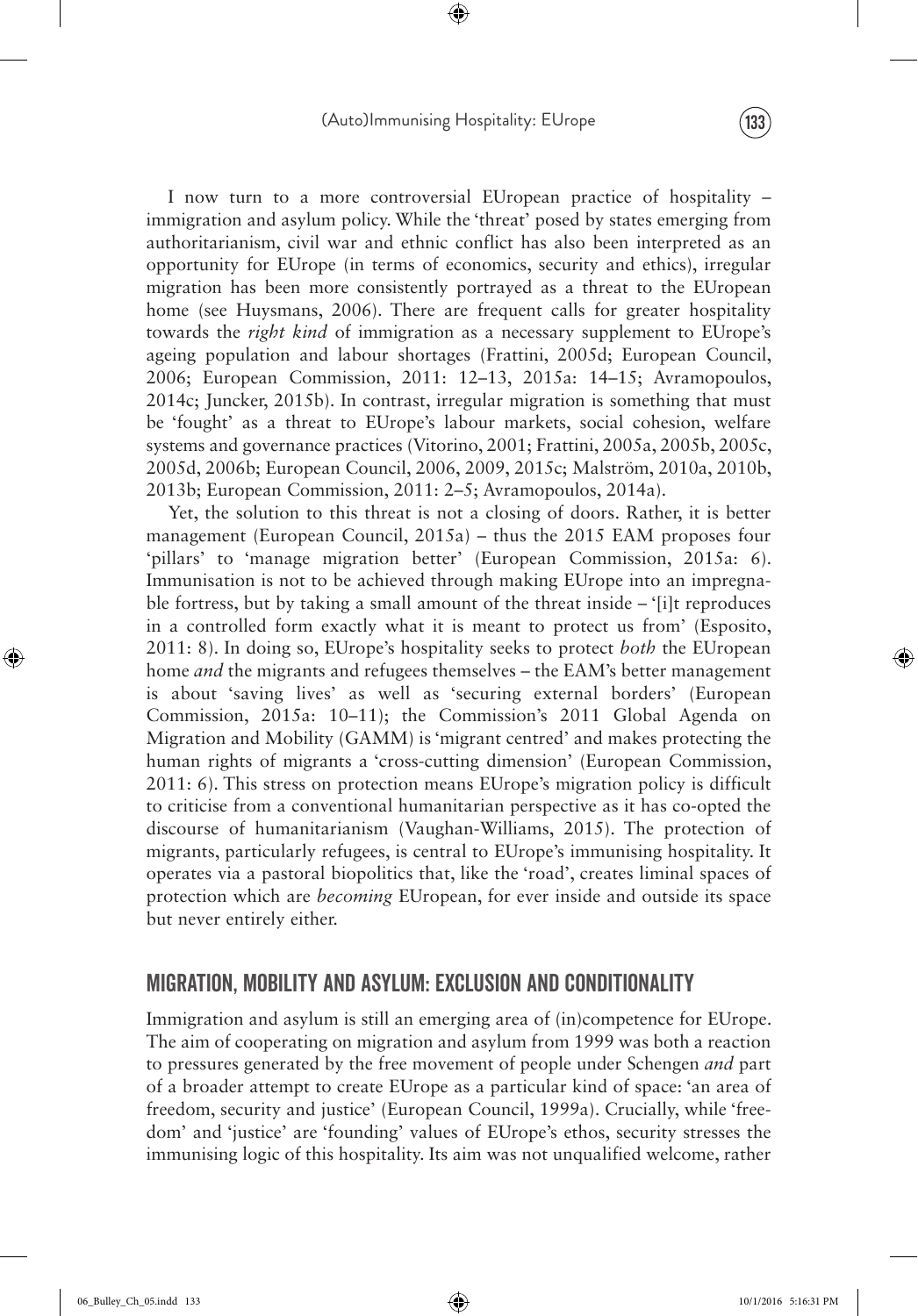it would be primarily *protective*: a careful, watchful hospitality. Former Vice-President of the Commission Franco Frattini thus claimed that EUrope has 'two very different faces' on migration, depending on its legality (Frattini, 2005b). The EUropean home aimed at 'closing the back door firmly whilst opening the front door of legal migration' (Vitorino, 2001).<sup>9</sup> The liminal subjectivity of the 'asylum seeker', neither legal nor illegal, would be caught by the emerging Common European Asylum System (CEAS).

In welcoming legal migrants, EUrope's concentration is on its economic progress and ageing working population. Here, it attempts hospitality comparable to the global city (Chapter 3), reversing the trend of EUrope receiving 'low-skilled or unskilled labour' while the US, Canada and Australia 'are able to attract talented migrants' (Frattini, 2006a). The aim is therefore 'to attract the smartest and the brightest', to 'improve the attractiveness of the EU as a destination for highly qualified migrants' (Malström, 2012) by offering 'new European employment possibilities for talented people from around the globe' (European Commission, 2011: 12). Legislation in this area includes the 'EU Blue Card Directive', which offers to welcome the highly qualified on a temporary basis (Council Directive 2009/50). Though EUrope mimics the hospitality of the global city, it has also shown an awareness of its global responsibilities that are completely effaced by London's pursuit of the talented. Wary of the 'brain drain' effect on developing countries, EUrope tries to support 'brain circulation', or 'circular migration' (Frattini, 2005c, 2006b, 2007a), through Mobility Partnerships (Commission, 2011: 12) and 'ethical recruitment' outside certain strategic sectors of developing countries (Council Directive 2009/50, Article 5(3)).

Cooperation promoting legal migration has, however, proven 'nascent and weak', with achievements 'far less grand' than Commission proposals (Geddes, 2014: 447). Greater successes are evident in areas that restrict migration rather than enable it, feeding criticisms of 'fortress Europe' (Lahav, 2014: 458; Hansen, 2009). Closing the back door to illegal migration has seen both more agreement and implementation. Most prominent in this was the inauguration of Frontex in 2004 to establish, coordinate and oversee 'integrated management of the external borders of the Member States of the European Union' (Council of the EU, 2004: Article 1(1)). Boosts in funding and changes to its mandate have seen Frontex take an increasingly militarised role, using drones, aircraft, offshore sensors and satellite technology to track and trace illegal migration into EUrope through the Eurosur surveillance system. Meanwhile, Directives and strategies have been agreed on the return of irregular migrants, trafficking and sanctions against employers who use irregular workers (European Commission, 2015a: 15–17). 'Europe has declared war against smugglers', according to the Migration Commissioner (Avramopoulos, 2015), with Common Security and Defence Policy operations being proposed to 'systematically identify, capture and destroy vessels used by smugglers' (European Commission, 2015a: 3).

◈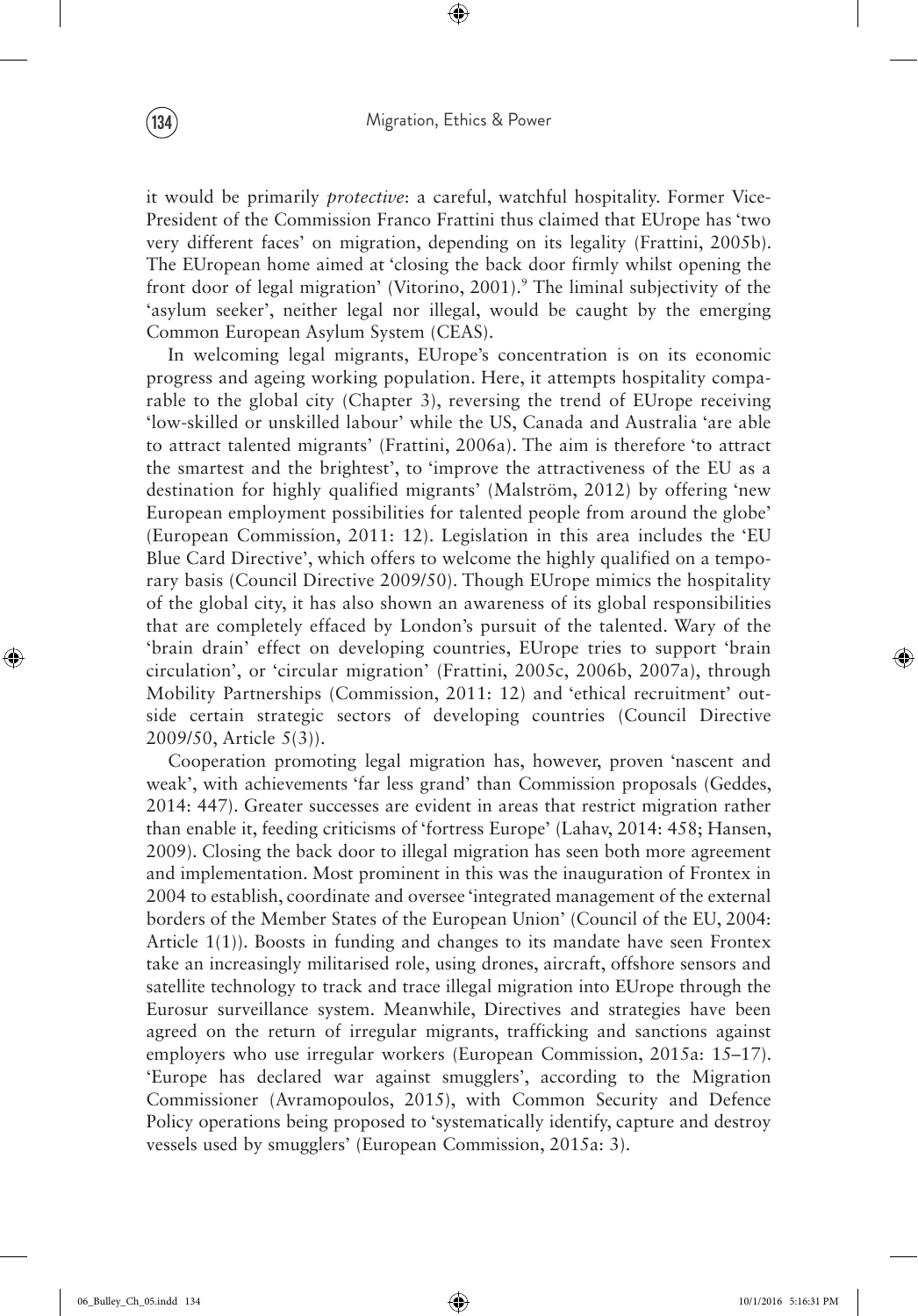# (Auto)Immunising Hospitality: EUrope (135)

⊕

The violence of this hostility has been tempered by the humanitarian mandate given to Frontex, which sees it saving migrants and protecting their rights as well as securing borders (European Commission, 2011, 2015a; Walters, 2011; Vaughan-Williams, 2015). EUrope's hospitality to migrants can therefore only be reductively portrayed as, on the one hand, an economically driven, heavily conditional and largely ineffective welcome; and on the other, a security driven, disciplinary and militarised hostility. While economic prosperity and security are values of a sort, and appear central to what EUrope is becoming, neither are claimed as foundational or essential. They are not central to the ethos of the EUropean home. Where EUrope's ethos of hospitality seem to emerge most clearly is in its 'humanitarian government of migration' (Walters, 2011: 146), encompassing the humanitarianisation of the EUropean border (Vaughan-Williams, 2015) and the movement towards a common asylum system (CEAS). The latter particularly targets the liminal category of asylum seekers whose legality is not yet determined; she may arrive by regular or irregular means, but has a human right to do so.

Since the Tampere European Council of 1999 (A.II.13), EUrope has been slowly building and implementing the CEAS. This has been given significant prominence, with Commissioner Cecilia Malström (2013a) making it the 'top priority' of her Home Affairs mandate from 2010–14. The aim of the CEAS is that of making EUrope an 'Area of Protection' (Barrot, 2008; Malström, 2010b; European Commission, 2014), based on the 'common values underpinning the Union' (Frattini, 2005a; European Council, 2006). Asylum is thus the area where EUrope most clearly expresses its ethos in relation to the non-state other coming from outside the home. And it does so through the humanitarian government of hospitality. It is here that EUrope is produced not only as an area of 'freedom, security and justice', immunising the EUropean home and its citizens, but also as an 'area of protection' for those arriving at its door.

# Protecting the Stranger: Pastoral Biopolitics of Immunisation

For such a noble, protective cause, the CEAS itself is largely uninspiring. Its first phase (1999–2005) concentrated on harmonising member states' legal frameworks on asylum around minimum standards (European Commission, 2008b, Annex II). The Hague Programme set up the second phase whereby a common asylum procedure would ensure the speed, efficiency and fairness of decisions; a uniform status for those granted protection would be guaranteed; greater administrative cooperation between member states on training and burden sharing; and concentration on 'the external dimension of asylum' (European Commission, 2008b: 2–3).10 It is this 'external dimension' where most innovation has occurred. Yet, even now the CEAS remains incomplete as it is not adequately and uniformly implemented (Malström, 2013a). Thus, from 2014, the focus shifted to

◈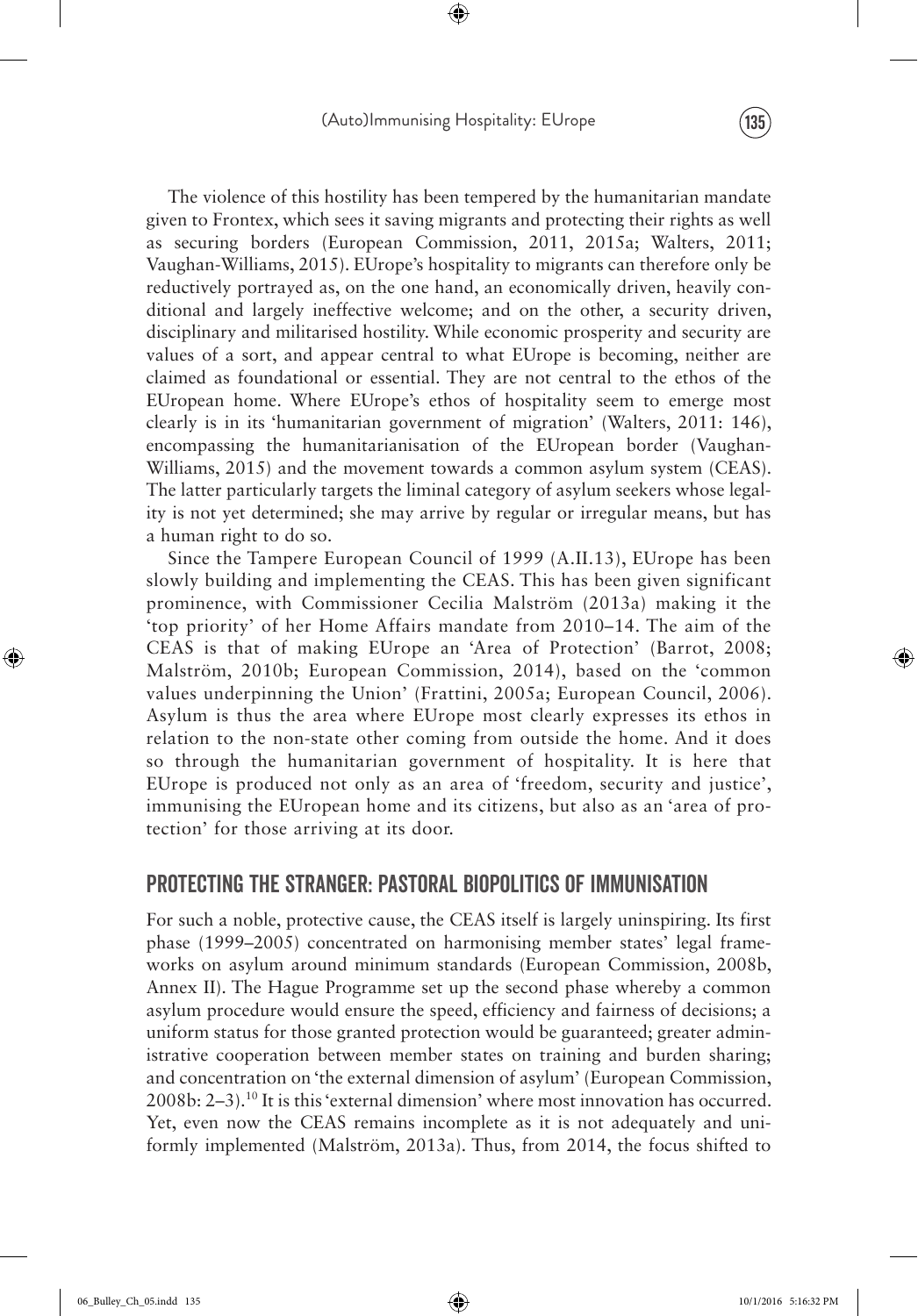monitoring and ensuring implementation (Malström, 2014a), though huge difficulties surround proving violations by member states: 'claims are not always dealt with in the light of a court room' (Malström, 2014b).

This attempt to create EUrope as a space of protection is made through the combination of pastoralism and biopower which Fassin (2012) calls 'humanitarian government'. Like the refugee camp (Chapter 2) and the 'road' of enlargement, EUrope exercises a power of care over a multiplicity in movement, guiding them to safety and protection. While there is rarely a mention of EUropean values or ethos in the CEAS, its aim is to be worthy of 'our European humanitarian traditions' (Malström, 2011b), encompassing its entire ethos. Yet, this power of care is entirely massifying, targeting the population of asylum seekers, saving their lives (and letting them die) (Foucault, 2004: 240–243). Its interventions are thus biopolitical rather than ethopolitical: there is no attempt to concentrate on the individual or manage her ethos; interventions are made in the lived existence of the refugee and host populations.

Thus, as the refugee crisis worsened in 2015, the Commission, building on CEAS proposals, suggested two mechanisms for offering immediate protection (European Commission, 2015a: 4–5, 2008b: 10–11). These were a 'relocation scheme', where member states overburdened by arrivals would have refugees and asylum seekers removed to other territories using a 'redistribution key based on criteria such as GDP, size of population, unemployment rate' and existing refugee population; and a 'resettlement scheme' offering 20,000 places based on similarly weighted 'objective, quantifiable and verifiable criteria that reflect the capacity of the Member States to absorb and integrate refugees' (European Commission, 2015a: 19). EUrope as a space of protection is therefore governed by a rationality more akin to the humanitarian hospitality of the refugee camp than the ethopolitical hospitality of enlargement. But both enlargement and asylum policies are concerned with the capacity of EUropean space and its communal body (or population) to 'absorb' their poison. The key difference between the humanitarian hospitality of the refugee camp and the immunising hospitality of EUrope lies in the 'external dimension' of the CEAS, which has become its increasing focus (Eurpean Commission, 2008b: 9). Where the idealised refugee camp sets up a system of way-stations and transit centres, forming and guiding a population to protection, the external dimension of EUrope's protection does not facilitate movement. Quite the opposite. Thus, the problem for those seeking the protection of EUropean space is precisely how to reach it. As Malström (2014a) observed, 'asylum seekers have to rely too often on traffickers in order to reach Europe. There are basically no legal ways to get to Europe.'

The central feature of the 'external dimension' of EUropean protection lies in its production and transformation of space:

The EU must share the responsibility for managing refugees with third countries and countries of first asylum, which receive a far greater percentage of the world's refugees than Europe. In this regard, more financial

◈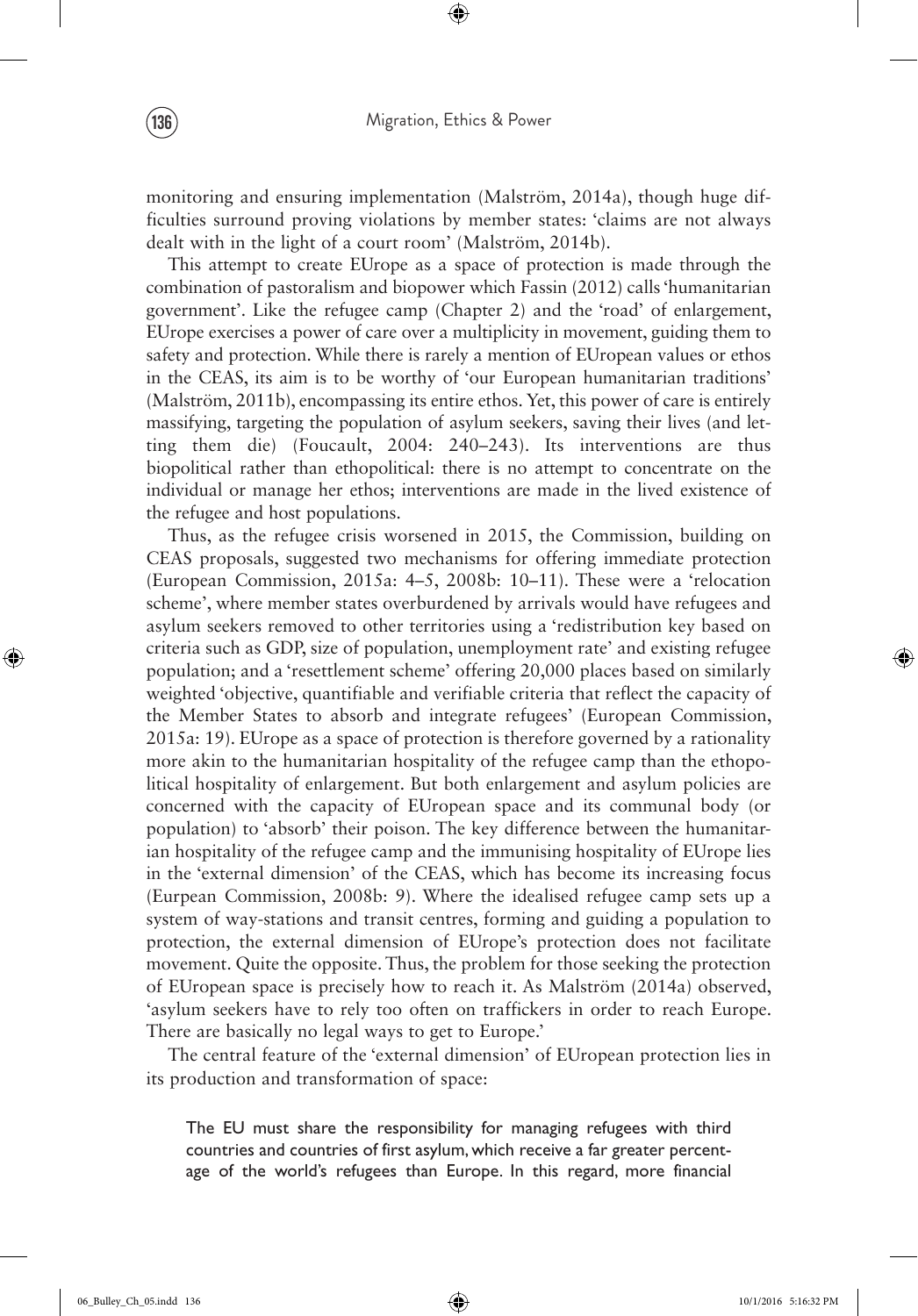### (Auto)Immunising Hospitality: EUrope (137

⊕



support will be available to *enhance protection capacity in third countries …* Furthermore, the Commission will continue to integrate capacity building for asylum in development cooperation with third countries, placing the emphasis on a *long term, comprehensive* approach. Asylum should not be treated as crisis management but as [an] integral part of the development agenda in the area of governance, migration and human rights protection. (European Commission, 2008b: 9, emphasis added; see also European Council, 2002a, 2006, 2009, 2015b)

EUrope's protection is offered by supporting *other* spaces and territories. Like international aid, and indeed often as a part of it, EUropean protection can be 'delivered' outside the home (Frattini, 2005c). The external dimension of asylum is thus central to both the GAMM (European Commission, 2011: 17–18) and the EAM (European Commission, 2015a: 7–10). As 'external', these policies appear disconnected from EUropean space, 'interven[ing] upstream in regions of origin and of transit' by increasing financial and other forms of 'support' (ibid.: 5), cooperating to 'strengthen' these countries' asylum systems and legislation (European Commission, 2011: 17; European Council, 2006, 2009). Migration control is now included in *every* trade, development or security agreement with third countries: as early as 2002 the European Council urged that 'any future cooperation, association or equivalent agreement … with any country should include a clause on joint management of migration flows and on compulsory readmission in the event of illegal immigration' (European Council, 2002a: 33).

The most concrete example of this apparent 'outsourcing' of protection (Gammeltoft-Hansen, 2011) is the greater use and development of Regional Protection Programmes (RPPs), which 'reinforce the external dimension of asylum' (European Commission, 2008b: 10, 2011: 17, 2015a: 5; Barrot, 2008; Malström, 2011d). RPPs are a matter of 'enhancing the protection capacity' and promoting durable solutions in countries of origin and transit through protection, reception, registration and status determination training as well as financing (European Commission, 2005: 2–4). The first two RPPs targeted Eastern Europe as a transit region (Belarus, Moldova and Ukraine) and the African Great Lakes Region (particularly Tanzania) as a region of origin. A second wave was set up after 2010, covering the Horn of Africa (Kenya, Yemen and Djibouti) and North East Africa (Egypt, Libya and Tunisia). In 2013 a Regional Development and Protection Programme for Syrian refugees was announced, covering Lebanon, Jordan and Iraq (European Commission, 2013). RPPs therefore now surround the EUropean home, raising the standard of protection in states which produce and transit refugees.

However, along with humanitarian care and protection, RPPs work to *contain*  refugees by criminalising their further movement. They fulfil a dual purpose: to 'ensure that those who need protection are able to access it as quickly as possible and as closely as possible to their needs', whilst also 'prevent[ing] illegal secondary movements' (Frattini, 2005c; see European Commission, 2005: 6 fn. 4).

◈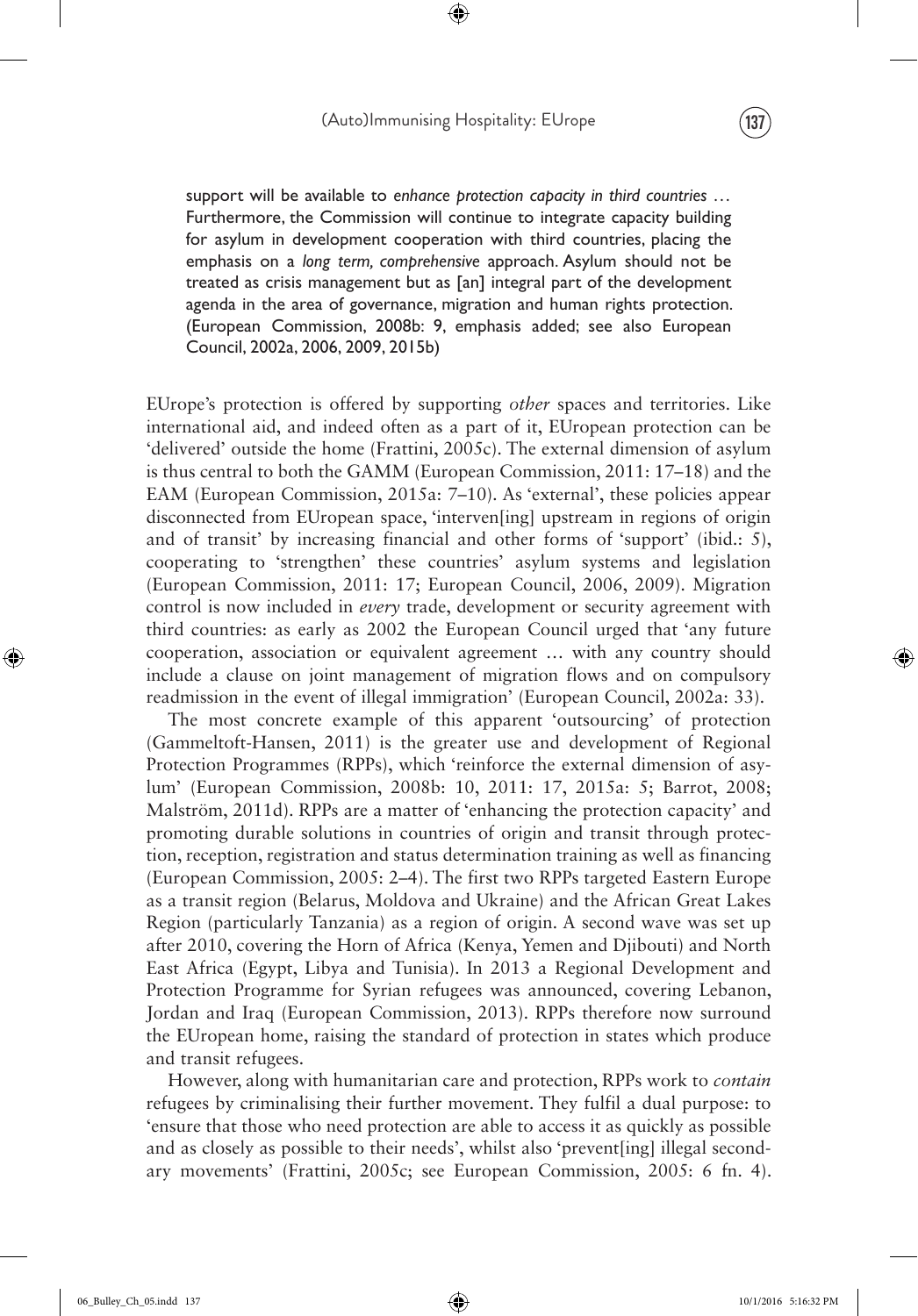Though RPPs retain a 'resettlement commitment' from EUropean states, this is 'on a voluntary basis' and therefore commits to nothing (European Commission, 2005: 4). While RPPs may appear like transit centres for refugees fleeing to camps, their function is not to facilitate onward movement but to *arrest* it, to *halt*  transition and *block* the road to EUrope. This approach was supplemented in response to the current refugee crisis in November 2015 as agreement was reached with African leaders at Valletta on an 'Emergency Trust Fund'. This will involve over €1.8 billion of development aid for countries in North Africa, the Horn of Africa, the Sahel and Lake Chad regions in return for 'addressing the root causes of irregular migration and promoting economic and equal opportunities, security and development' (Juncker, 2015c).

The Valletta agreement was, for some, a foregone conclusion, merely entrenching an existing 'politics of inhospitality, denial of basic rights and cynical bargaining' (Blanchard et al., 2015). Yet, hospitality and hostility (or inhospitality) cannot be so easily opposed (Introduction, Chapter 4). Any condition placed on an open welcome constitutes a hostile negation of hospitality, yet an unconditional hospitality would destroy the home which is the condition of hospitality. The CEAS and its 'external dimension' is thus a negotiation of hostipitality. Rather than simply hostile, the 'external dimension' of asylum is better read through the immunising pastoral biopolitics by which EUrope practises its hospitality. Instead of welcoming refugees into the EUropean home, it seeks a minimal transformation in areas that produce and transit refugees, making them more EUropean. It is thus important to recognise 'the ways in which the exercise of humanitarian power is connected with the actualization of new spaces' (Walters, 2011: 139). The regions of protection that surround the home are not just *funded* by EUrope, the aim is to transform them into *humanitarian* spaces, making them *more EUropean*: to raise their standard of protection to international and EUropean standards, including respecting the rights of migrants through training and legislative reform.

This transformation is interpreted as an expression of solidarity, a value central to the EUropean ethos; solidarity with the 'developing world' (European Commission, 2008b: 9; Malström, 2014b) and 'solidarity with refugees and displaced persons' (European Commission, 2011: 17). Though EUrope consistently fails to define what it understands by 'solidarity', it can be etymologically traced to the Latin adjective *in solidium*, meaning 'for the whole' (Hoelzl, 2004: 51). Expressing solidarity is therefore articulating something as 'whole', as complete, rather than separate and distinct. As we saw above, the space and limits of EUrope are fuzzy and defined by values; if the values of justice, human rights, solidarity and the protection they result in are exported through RPPs and aid, these spaces are no longer *simply* external. They are external to the territory of the EU-28, but not to EUrope and its ethical space, which only ends where its values are no longer shared. These 'external' spaces thus become part of a whole, part of EUrope as an 'area of protection'; they are where most of EUrope's

◈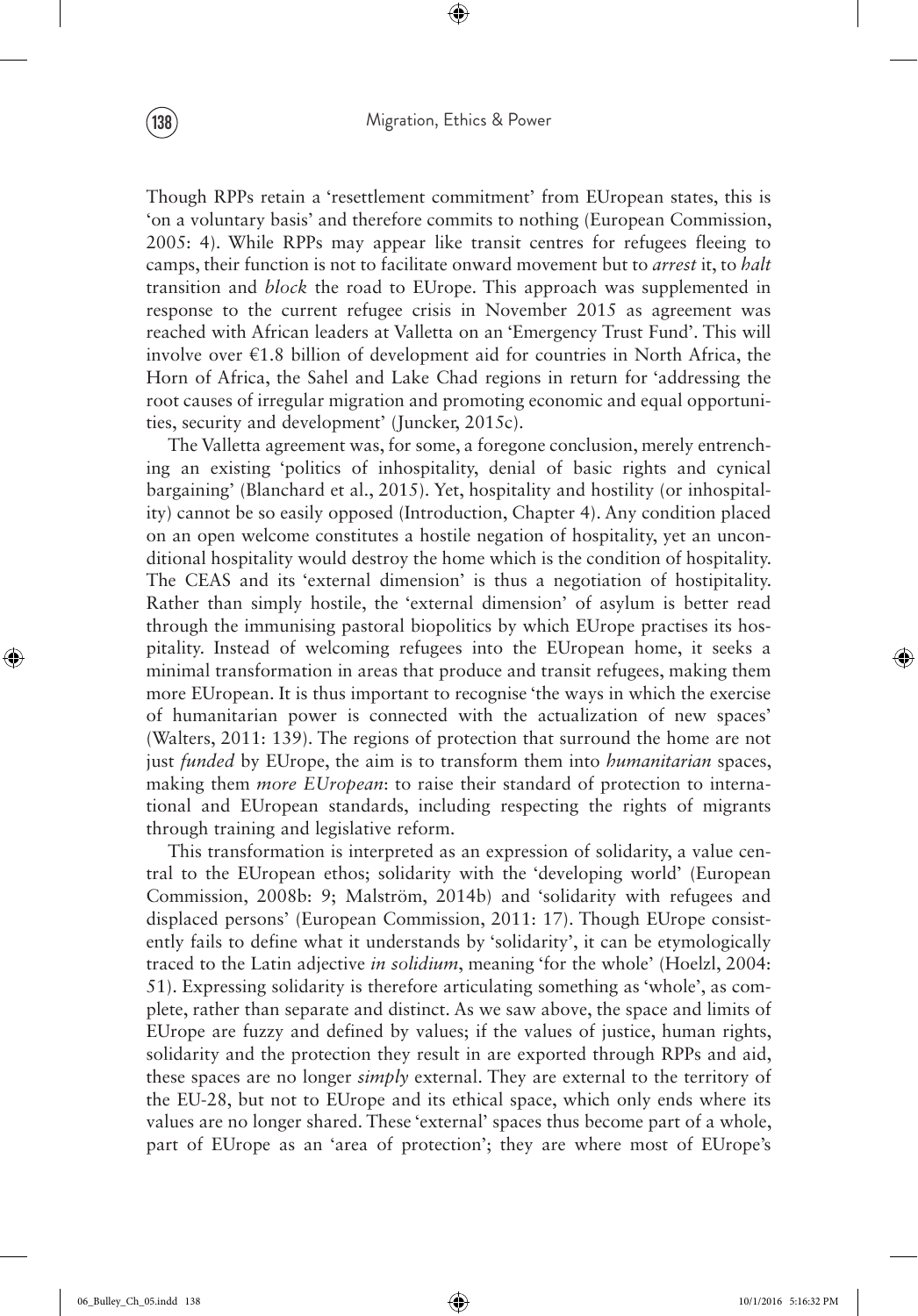protection is delivered, on the basis of shared values through a raising of standards. Protection is thus part of the broader means by which EUrope, like a mediaeval empire, extends its space, regulations, rules and values through trade, development and cooperation (Zielonka, 2006). Such spaces are *becoming*-EUropean, even if they will never be welcomed as member states. They are a part of a minimalist, immunising and protective hospitality, a diluted form of enlargement rather than its opposite.

The two policies by which EUrope practises its immunising hospitality – enlargement and immigration/asylum – are united by a similar ethical and governmental logic. Just as states on the ethopolitical road to EUrope must accept the requirements and regulations of the CEAS (as part of the *acquis*) and practise biopolitical hospitality, so non-EU spaces are becoming-EUropean when they are encompassed by an RPP or other strategic partnership. We can certainly contest the morality and efficacy of the CEAS's 'external dimension' and its 'outsourcing' of protection, but it is also important to recognise that this is an outsourcing of EUropean values and space. While this operates to *prevent* the refugee making it to the borders of the EU-28, it also offers restrained EUropean protection according to EUropean values. Like the refugee camp, EUrope as an 'area of protection' exercises a pastoral biopolitics of care *and* control, its protective care being dependent on refugees' willingness to be controlled and excluded from the EU. But it is not only refugees that are being protected through this hospitality. As an immunising hospitality, the CEAS protects the home, its community and ethos by welcoming with minimalism.

# Europe's Quasi-Suicide: An Autoimmune Ethos and **HOSPITALITY**

Resistance to EUrope's immunising hospitality is not difficult to find. Despite Solana's (2005) claim that 'everyone wants to join this club and virtually no one wants to get out', Norway, Switzerland and Iceland have demonstrated otherwise. Some acceding states have joined while resisting elements of EUrope's conditionality, as David Phinnemore (2010) illustrates with the case of Romania. Meanwhile, refugees and migrants keep arriving by 'irregular' means, countering attempts to 'ensure that mobility and migration can be organised in an orderly fashion' (European Commission, 2011: 15). Looking at the 'routes' by which Frontex measures illegal arrivals, over 170,000 arrived through the 'Central Mediterranean' in 2014 (up 277 per cent on 2013) and over 50,000 through the 'Eastern Mediterranean' (up 104 per cent on 2013).<sup>11</sup> By November 2015, a further 128,000 people had arrived through the Central Mediterranean, while the Eastern Mediterranean saw nearly 360,000 arrivals.12 A new record was reached, with nearly 220,000 people reaching Europe by sea in October alone (BBC, 2015c). None of these figures account for the main entry route, via legal

◈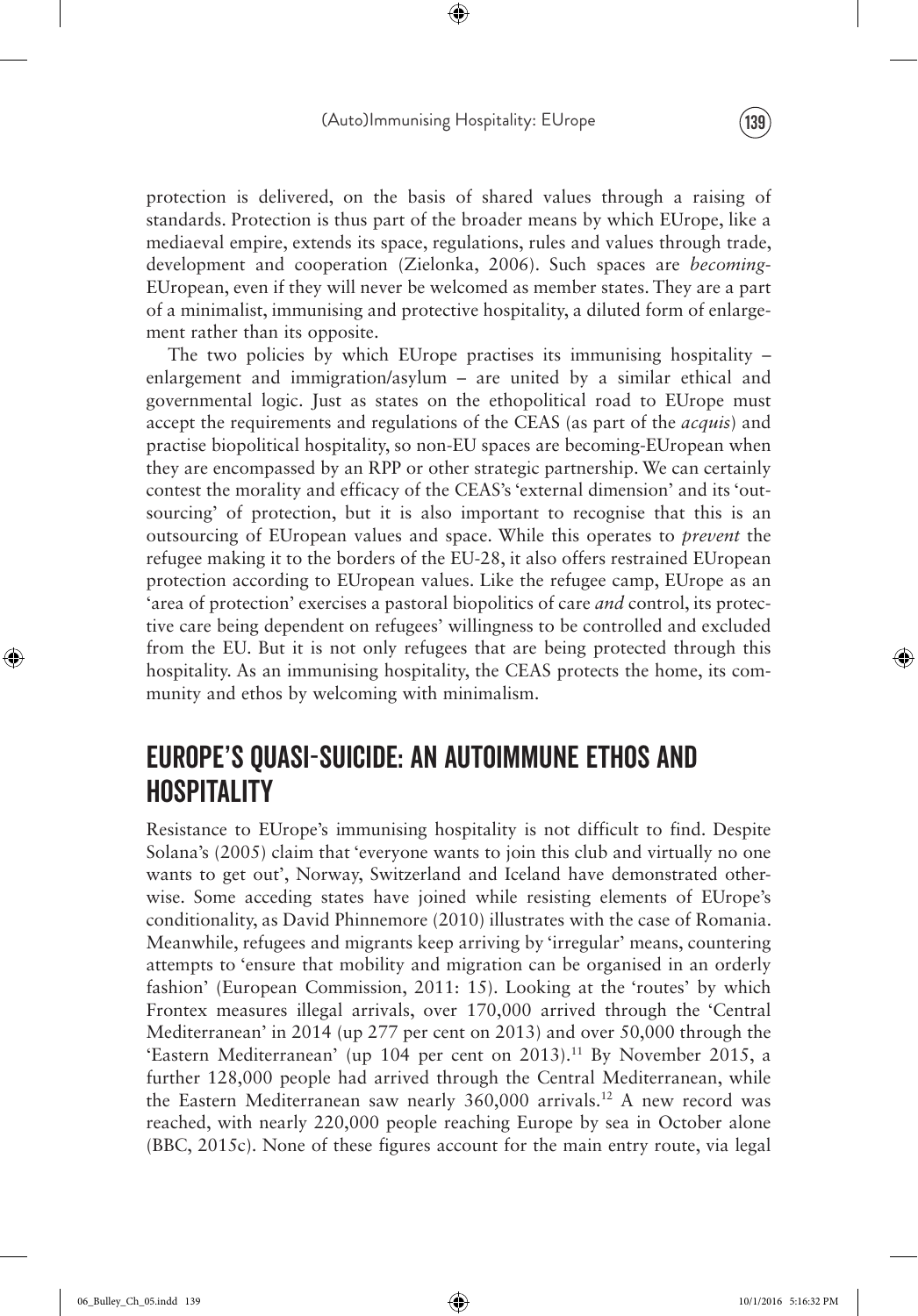means with visas that subsequently expire. Refugees and migrants are refusing to have their arrival governed through an immunising pastoralism, demanding a more fulsome protection and hospitality by 'visitation' without 'invitation' (Derrida, 2003: 128).

However, to concentrate on such counter-conducts makes it appear that the only threat to EUrope's immunising hospitality comes from outside: from resistant states and refugees. This could perhaps be remedied by even better management of EUrope's 'external dimension' and more seductive enticing of desirable states. My argument is rather that the most threatening resistance to EUrope is *internal*, that it is always already *inside* EUrope, contained in the ambivalence and contradictions of the home and the attempts to immunise it via practices of hospitality. In this sense, EUrope's hospitality is *auto*immune – it is 'quasi-suicidal' (Derrida, 2003: 94). The internal contradictions of its own ethos mean it menaces *itself*, its own values and protection, practised through hospitality. Autoimmunity is more threatening than a danger coming from outside; as an attack from the self on the self, it questions the very possibility of a 'self' (Derrida, 2005b: 45), endangering the fact or prospect of 'EUrope' *as such*.

Derrida's most overtly political reading of autoimmunity appears in his interpretation of the indeterminacy at the heart of democracy. This ambivalence emerges from democracy's privileging of two principles: freedom (which is necessarily incalculable and unconditional) and equality (which requires calculation and measurement) (Derrida, 2005b: 48). While democracy is unthinkable without people having the freedom to govern themselves, 'this freedom is immediately restricted within itself, since there is always more than one member of the people, which forces each one to act in relation to others that limit his or her freedom' (Hagglund, 2008: 172). Thus, democracy is also unthinkable without a calculative equality which imposes limits on an unconditional freedom: 'freedom is compromised by equality, and equality is compromised by freedom, but without such compromise there can be no democracy' (ibid.: 173). The condition of democracy is a constitutive autoimmunity: it is forever torn and divided against itself.

Derrida illustrates this with the example of Algeria in 1992. Faced with an expected electoral victory for an Islamic party pledged to end democracy, Algeria's democratic government cancelled the elections, to 'suspend, at least provisionally, democracy *for its own good …* so as to immunize it against a much worse and very likely assault' (Derrida, 2005b: 33). Democracy necessitates the choice of allowing the freedom to murder democracy, or protecting and preserving the calculative equality of democracy by committing suicide; attacking its own protection in order to preserve itself. While an extreme example, Derrida's point is that this is *always* a necessary possibility contained within democracy. Thus the 'better management' of democracy cannot resolve its internal contradictions threatening it from inside. Complete freedom produces inequalities which restrict freedoms; calculating limits on freedom to preserve

◈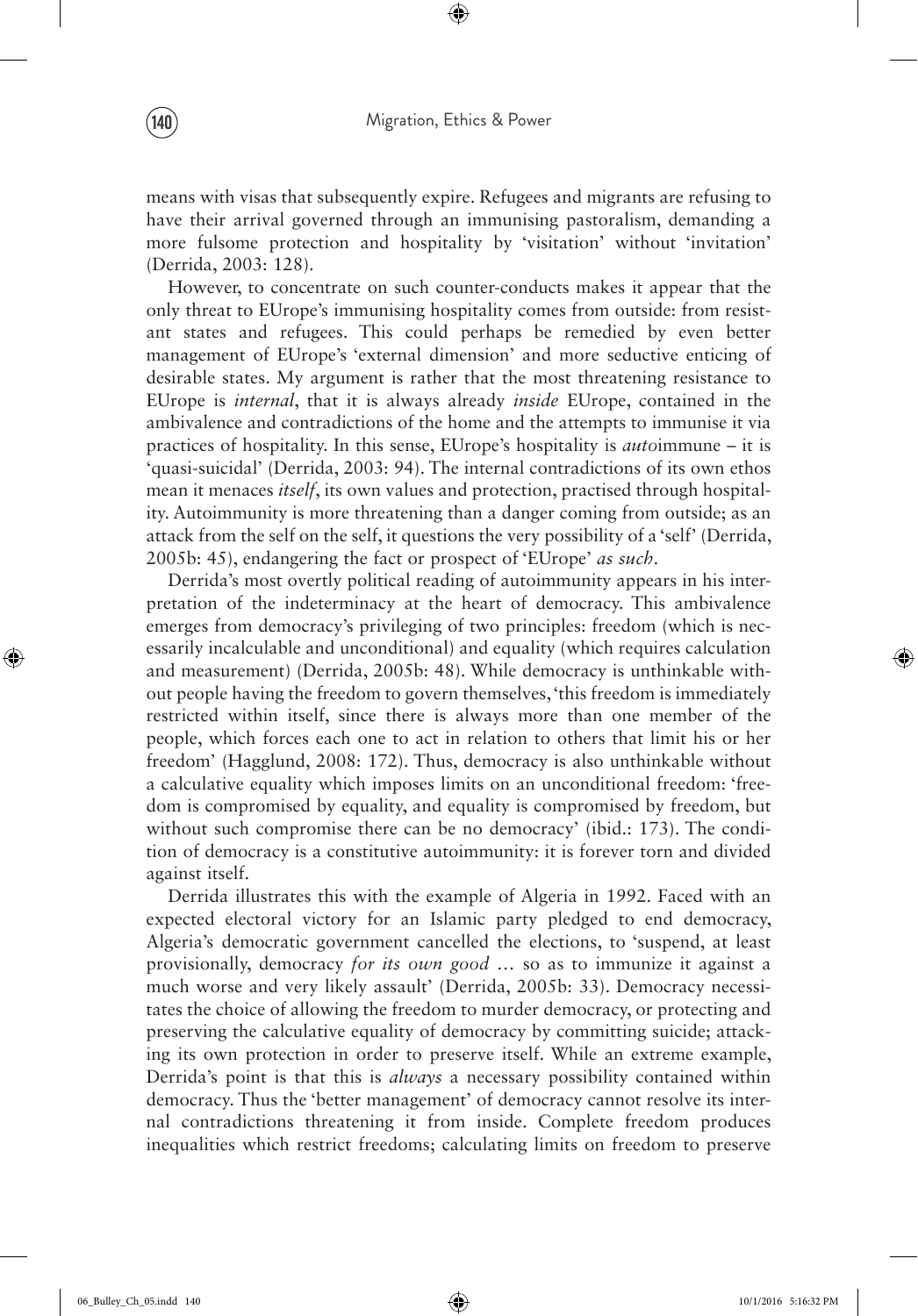### (Auto)Immunising Hospitality: EUrope (141)

⊕

equality limits that which, democratically, cannot be limited. My suggestion is that a similar autoimmunity is at work in the EUropean ethos; its immunising hospitality always threatens to turn it into its opposite.

# The Democracy of Minimalist States

The autoimmunity of EUrope's enlargement hospitality can perhaps be best illustrated through the attempts to welcome so-called 'minimalist states' (Bieber, 2011) like Kosovo, Serbia (and Montenegro) and Bosnia Herzegovina. The Bosnian case is particularly revealing. EUrope has been heavily involved in Bosnia since the Dayton Peace Accords which imposed a weak central administration and split the effective government of Bosnia into a Croat–Bosniak Federation and the Serbian Republika Srpska (RS). There have been recurring calls for secession, especially from Bosnian Serbs who seek a reunification with Serbia (Biermann, 2014). The international community's presence in the form of the Office of the High Representative (OHR), which was to oversee the implementation of the peace, has barely held the 'state' together. Bosnia's extreme decentralisation and outside influence has meant that it continues to be a 'minimalist state' which 'barely fulfil[s] the functions generally associated with states' (Bieber, 2011: 1784; see Chapter 4). The Stabilisation and Association process, which began for Bosnia in 2000 as an early step on the road to EUrope, therefore insisted on a strengthening of the central government and an end to the OHR (Noutcheva, 2009: 1070–1071). This was not the usual 'institution building' of EUrope's pastoral ethopolitics; it was outright 'member-state building' (Rehn, 2005b, 2005c). The immunising nature of EUrope's hospitality *required* a stronger central state with which EUrope could negotiate (after all, EUrope can only welcome modern, liberal democratic states through enlargement), but which would also stabilise the region, curb ethnic tension and reduce insecurity in EUrope's neighbourhood.

Bosnia's 'partial compliance' with EUropean conditions on centralisation, for example on taxation and police reform, delayed the signing of the SAA until EUrope was satisfied in 2008 (Noutcheva, 2009: 1077). However, when demands for further centralisation and an end to the OHR, which would weaken RS and transfer powers to Bosniaks, was rejected by the democratically elected representatives of Bosnia (Noutcheva, 2012: 163–4), Commissioners expressed a frustration with democracy:

Let me put it as plainly as I can: there is no way a quasi-protectorate can join the EU. Nor will an EU membership application be considered so long as the OHR is around. Let me even repeat this, to avoid any misunderstandings: a country with a High Representative cannot become a candidate country with the EU. It is a question of political maturity and leadership, not just a question of who sits at the table when we negotiate. (Rehn, 2009c)

◈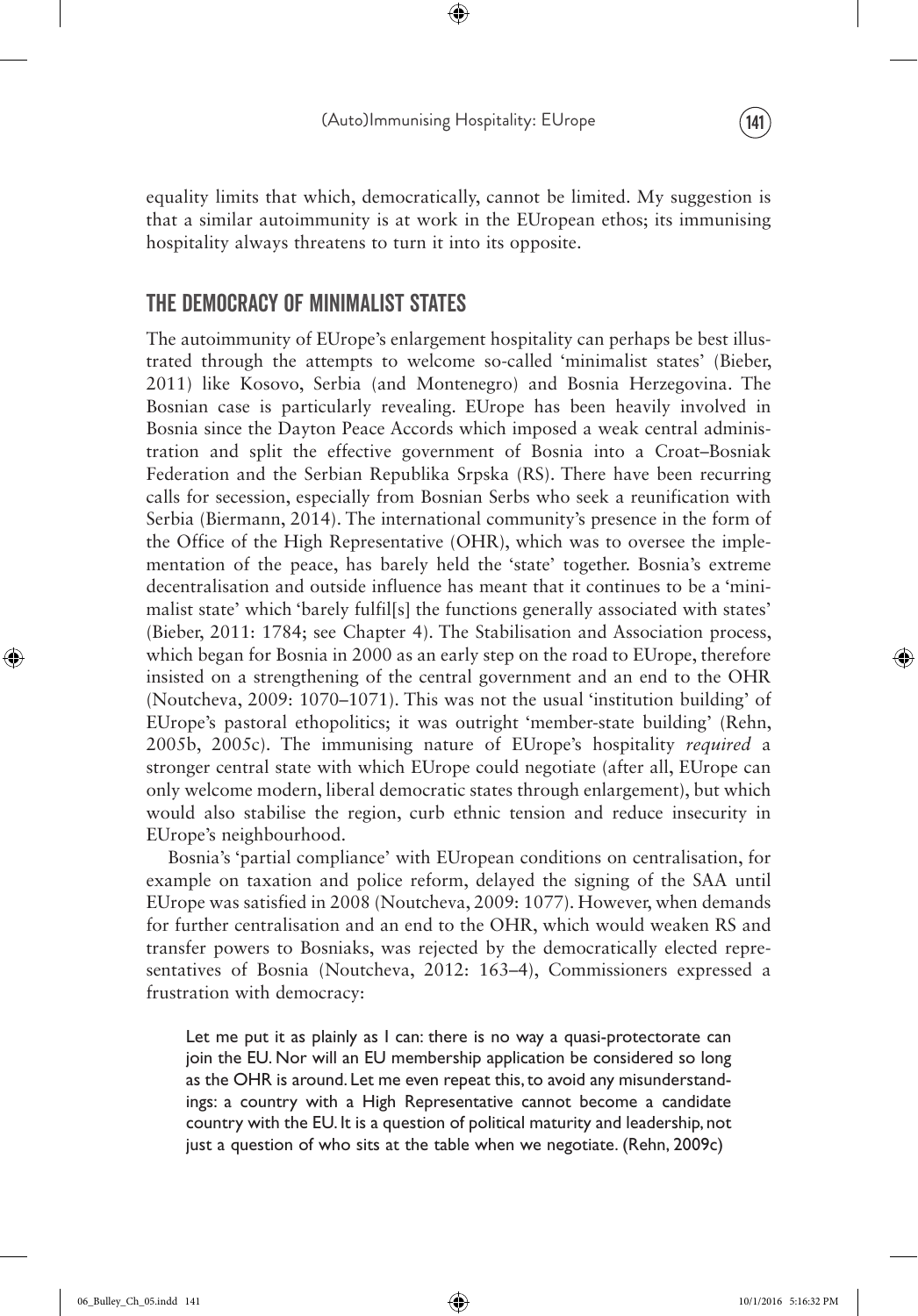However, minimalist states are not the 'result of ideological support for a state with minimal functions, but the consequence of a lack of consensus on endowing the state with greater competences' (Bieber, 2011: 1787). While RS was resolutely opposed to constitutional reform, Bosniaks were generally in favour and Croats held a shifting position between the two (Noutcheva, 2009: 1078). Bosnian democracy could not support the changes EUrope required. As such, EUrope's conditions of stability and security, which are at the heart of its hospitality as an immunising process, could only work by *attacking* democracy, a 'founding' value of the EUropean ethos.

This attack led to EUrope and the OHR pressing harder for constitutional reform and state centralisation in the 2000s, against the wishes of Bosnian Serbs. The effect was one of *fuelling* rather than dampening nationalist and secessionist parties, strengthening their position within their communities (Noutcheva, 2009, 2012; Bieber, 2011; Juncos, 2012; Biermann, 2014). EUrope's desire for longterm democratic stability thereby produced greater instability, bolstering the Serb nationalists it sought to oppose and weakening the position of Bosniaks and Croats seeking constitutional reform and EU membership. EUrope's hospitality was thus working against itself and its ethos, something Serb nationalists noted and utilised, denouncing the attempted impositions as undemocratic, 'unfair and against the European idea' (Noutcheva, 2009: 1079). Having fanned the flames of nationalism and separation, EUrope's response was to make it clear that secession was something it would 'never accept' (Ashton, 2010a), warning that RS 'can have as many referendums as it likes, but in the end, this is about one country coming together' (Ashton in Biermann, 2014: 501).<sup>13</sup> Democracy had to be protected by ignoring the democratic freedoms of Bosnian Serbs to decide how they are governed. Because of its autoimmune ethos, EUrope's pastoral hospitality is thus always in danger of reversing into its very opposite, what Grégoire Chamayou (2012: 11–18) calls the 'cynegetic power' of tyranny.

# Solidarity With Whom?

Unlike democracy, freedom and human rights, the undefined value of 'solidarity' has long been at the core of the EUropean ethos, included in the preambles to the treaties of Paris (1951) and Rome (1957). Yet, in the latter case, this was a 'solidarity which binds Europe'. Faced with rising numbers of refugees seeking EUrope's hospitality and protection, we saw above that this has been extended to include solidarity with refugees and 'third countries' (European Commission, 2008b: 9, 2011: 17; Malström, 2014b). But extending the space of EUrope in this minimalist manner has highlighted the autoimmunity of a EUropean ethos which consistently portrays its values, particularly human rights and freedoms, as both universal *and* specifically EUropean (Frattini, 2007b; Füle, 2011a; Avramopoulos, 2015). This has produced a battle, internal to the host, over the precise nature and terms of solidarity, human rights and freedoms.

◈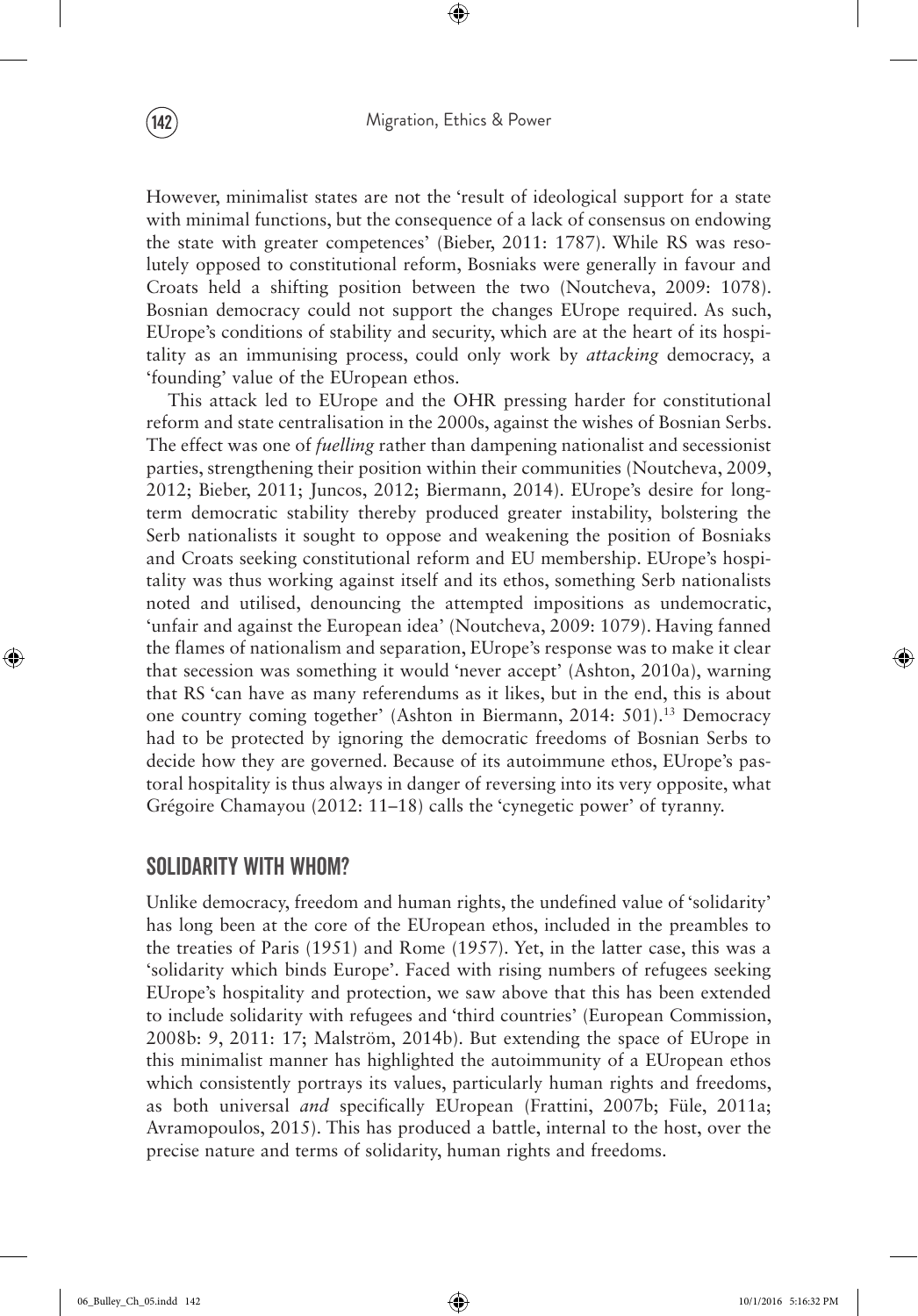# (Auto)Immunising Hospitality: EUrope (143)

⊕

Amongst the fiercest of these battles is between the Commission and member states. The Commission has consistently pleaded with the latter to show more openness and solidarity with migrants and refugees, as well as with each other. As Home Affairs Commissioner, Malström was especially clear on the need to share 'responsibility' for offering protection (2010a, 2011c, 2012, 2013b, 2014a). Her criticism peaked one year after the Lampedusa shipwreck, where over 360 refugees were drowned in one incident:

Let me be very clear – when it comes to accepting refugees, solidarity between EU member states is still largely non-existent. This is quite possibly our biggest challenge for the future. While some EU members are taking responsibility, providing refuge for thousands of refugees, several EU countries are accepting almost no-one. In some countries, the number of yearly refugees barely exceeds a few handfuls. Last year, six whole countries of the EU accepted less than 250 refugees between them. All this, while the world around us is in flames. These EU countries could quite easily face up to reality by accepting resettled refugees through the UN system, but despite our persistent demands they are largely refusing. This is nothing short of a disgrace. If all the promises after the Lampedusa tragedy are to mean anything, solidarity between EU countries must become reality. For this to happen, we must in the coming years develop a responsibility-sharing mechanism between all EU states. This is of course nothing that can be forced upon Member States. However, I believe it is an absolute necessity if the EU is to live up to its ideals. (Malström, 2014c)

The assembled host is here turning on itself, disaggregating that 'self' and labelling its disgraceful elements based on an aspirational interpretation of its collective ethos. These criticisms have since been echoed by other Commissioners (e.g. Timmermans et al., 2015) and President Juncker (2015b), who used his 'State of the Union' speech in September 2015 to declare that 'There is not enough Europe in this Union. And there is not enough Union in this Union.' A minor victory was achieved later that month when the Commission's Relocation Programme (of 120,000 refugees) was approved by the Council of Ministers. Yet this was realised via a qualified majority, overriding the dissent of Hungary, Slovakia, the Czech Republic and Romania, undermining the well-established solidarity norm of consensus-based decision making (BBC, 2015b). Meanwhile, EUrope is still unable to agree a significant resettlement programme, let alone a hospitality and solidarity that would 'live up to its ideals'.

The differing understandings of hospitality and solidarity have also set member state against member state, most prominently Germany against Hungary. Having already accepted the largest number of asylum claims from Syrians, in 2015 Germany suspended the Dublin Regulation, a key element of the CEAS which allows countries to deport refugees back to the member state in which they first arrived. On 4 September, amidst the growing crisis in the Mediterranean

◈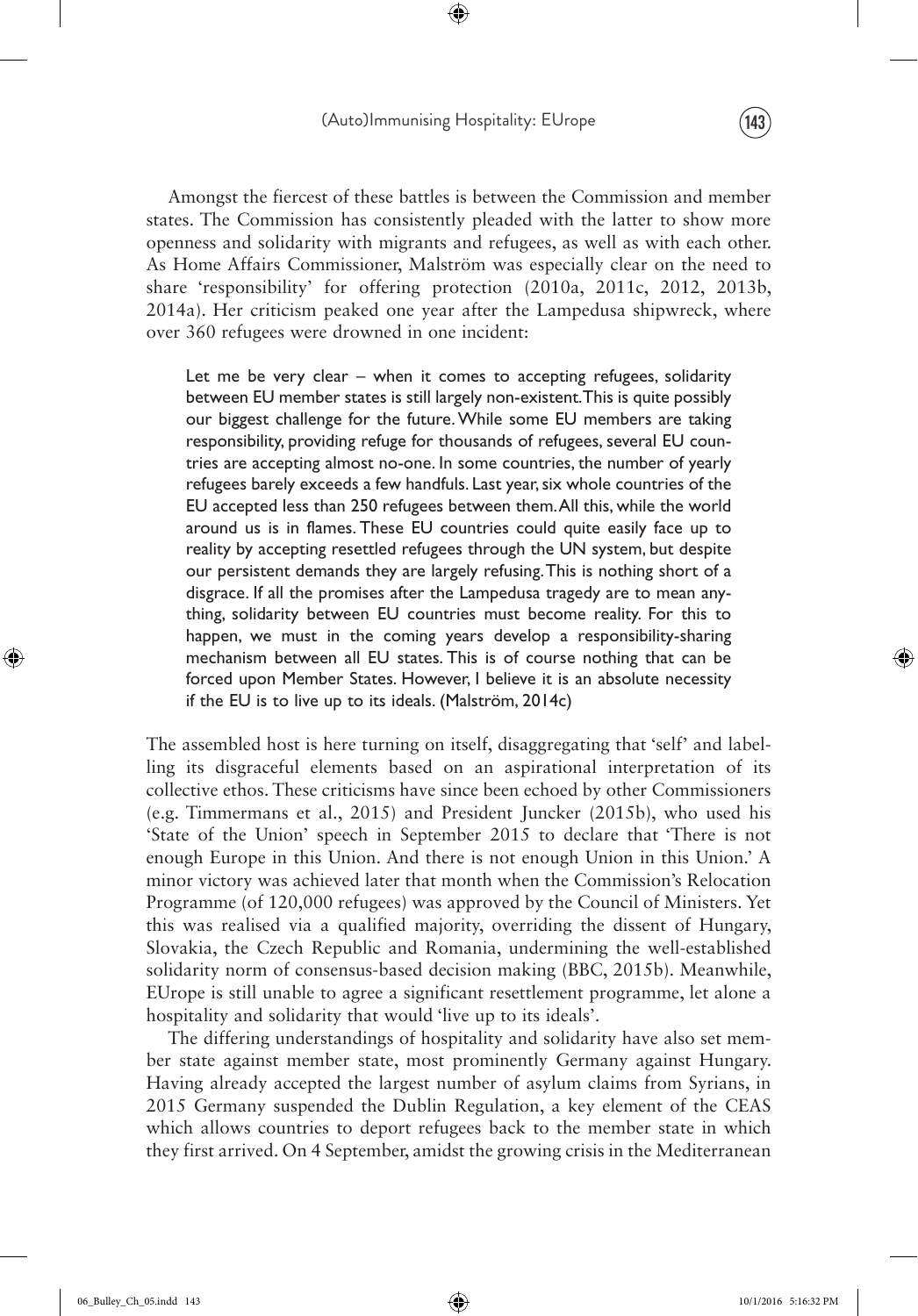and Western Balkans, Angela Merkel announced that she was opening Germany's borders to undocumented migrants, allowing some 3–7,000 people to arrive in Munich in one day to be met by food and cheering crowds (Graham-Harrison et al., 2015). Estimates for the number of asylum seekers Germany would receive in 2015 quickly rose from 800,000 towards 1.5 million. Such unilateral hospitality declared a solidarity with refugees but destroyed solidarity with fellow member states, particularly Hungary which effectively became a 'transit' state and whose Prime Minister, Viktor Orb**á**n, strongly criticised German actions. Merkel hailed Germany's policy as offering a 'friendly, beautiful face' to the world (Harding, 2015) and used the widespread praise from civil society to pressure other member states into accepting quotas on relocation and resettlement. Such pressure, however, endangered not only solidarity, but also the democratic choices of states like Hungary where nearly 70 per cent of voters supported Orb**á**n's hostility (Puhl, 2015).

German attempts to show solidarity with refugees appear to have failed, with border controls reimposed after eight days, causing confusion and anger amongst those en route to Germany (Kingsley, 2015). Meanwhile, Schengen states suspended free movement and Hungary erected a razor-wire fence along its border with Serbia to prevent further arrivals (Puhl, 2015). Hospitable solidarity was replaced by overt hostility. But due to its autoimmune nature, it is not clear which approach was more in line with EUrope's ethos. Germany's policy, for a brief period, more closely approached an unconditional hospitality that showed solidarity with, and respected the freedom and human rights of, those who require protection. It certainly appeared closer to EUropean ideals. Yet, in undermining EUrope's minimalist immunising hospitality, it effectively attacked EUrope's own immune system whilst destroying solidarity. Hungary's conservative hostility meanwhile was both democratic and broadly in line with EUrope's outsourced welcome. By providing 'no legal way to get to Europe' (Malström, 2014a), EUrope's autoimmunising hospitality has long forced migrants to cross the Mediterranean illegally, exposing refugees to death and 'threatening populations they are supposed to protect' (Vaughan-Williams, 2015: 116). Ultimately, the refugee crisis underlined the quasi-suicidal nature of EUrope's ethos, the ambivalences of which attack both its self and those to whom it offers protection.

# **CONCLUSION**

Ash Amin has argued that, as an increasingly multicultural Europe becomes a 'place of plural and strange belongings', the kind of values espoused as foundational to the EU have become 'a blunt instrument for unity' (2004: 2–3). Instead, Amin suggests embracing two principles, hospitality and mutuality, producing an 'imaginary of becoming European through engagement with the stranger' (ibid.: 4).

◈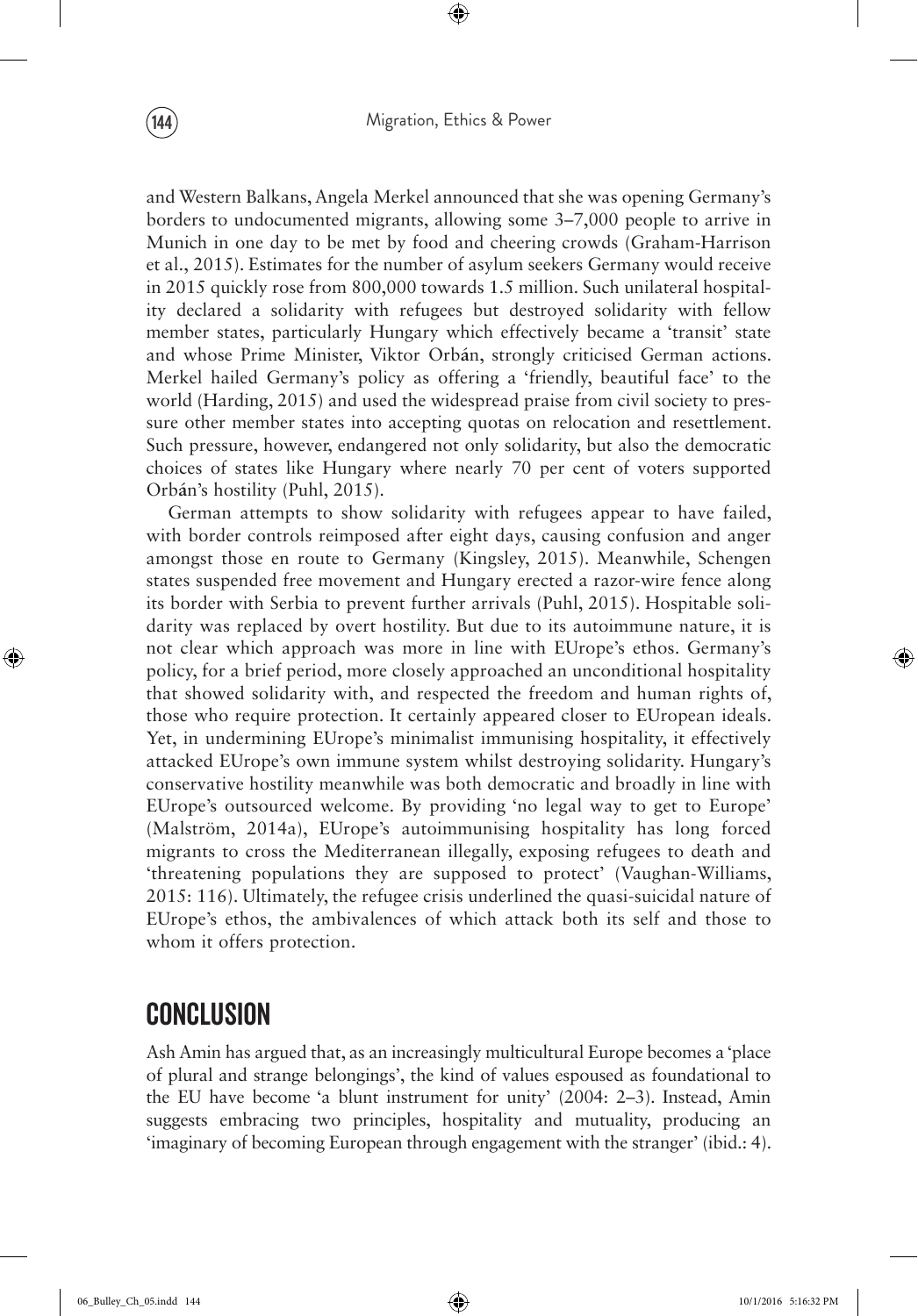This, he argues, would be 'an inspiring and relevant ethos for a Europe distinguished by global ethnic and cultural mixture and intense mobility' (ibid.: 14). Amin is talking about a broader public ethos than the institutional ethos on which I have focused my attention. He is also concentrating on intra-European politics rather than EUrope's relation with its outside. Thus, he does not take account of the way EUrope's institutional ethos *already* constitutes and expresses itself through hospitality towards others.

This chapter has demonstrated that, like the other spaces examined in this book, EUrope is both produced through its practices of hospitality and exercises significant power in doing so. Yet where EUrope differs from other spaces is its innovative use of *protective* space, forming quasi-EUropean or (Trans-)EUropean spaces – the road to EUrope and the external dimension of asylum – into which strangers are welcomed as a means of sheltering both self and other from the risk they pose. Though the pastoral ethopolitics of enlargement and the pastoral biopolitics of immigration and asylum policy are very different, both share the same logic of caring for the stranger while immunising EUrope against threats from outside. Yet, because both emerge from an ambivalent and autoimmune ethos, EUrope cannot help but undermine its self *and* those it nominally welcomes and protects.

In the concluding chapter, I will outline how the dangers of autoimmunity are both an unavoidable risk and a necessary condition for any ethics and space of hospitality. While I would echo Amin's claim that an '[i]dea of Europe as hospitality towards the stranger' is inspiring, we cannot underplay its dangers, especially after they were starkly highlighted by the Paris attacks of November 2015. When combined with the ongoing refugee crisis, this violence appears to have left the Schengen agreement on the brink of potentially indefinite suspension (Traynor, 2016), casting doubt upon the future of the CEAS and EUrope as a space of protection, freedom, security and justice. French Prime Minister Manuel Valls has even suggested that the 'very idea of Europe' is at risk (BBC, 2016). But it is not refugees or migrants that have caused this; rather, it is the contradictions within EUrope's ethos which have been exposed through its practices of (auto)immunising hostipitality.

# **NOTES**

◈

- 1 I am using 'EUrope' and' EUropean' to refer to the space and ethos of the EU which identifies itself with Europe as a whole but whose limits are not spatially nor legally coterminous (see Clark and Jones, 2008; Bialasiewicz, 2011; Bialasiewicz et al., 2012; Vaughan-Williams, 2015).
- 2 While all the migrants may not qualify as 'refugees' under the legal definition, I am following Al Jazeera's editorial policy of no longer talking about a 'migrant crisis' because the term is 'no longer fit for purpose when it comes to describing the horror unfolding in the Mediterranean' (Malone, 2015).

06\_Bulley\_Ch\_05.indd 145 10/1/2016 5:16:32 PM